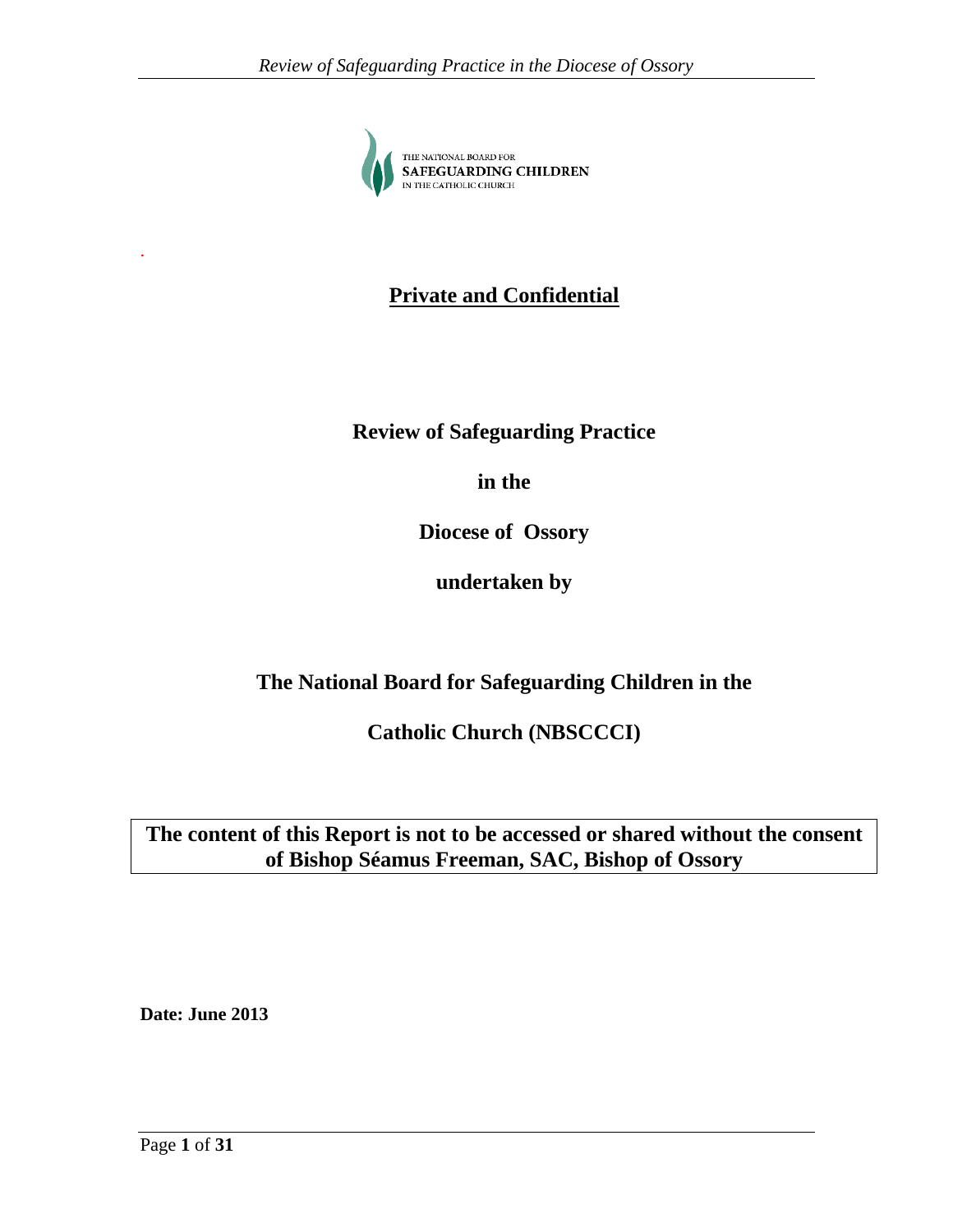# **CONTENTS**

| <b>Background</b>                                                       | Page 3  |  |
|-------------------------------------------------------------------------|---------|--|
| <b>Standard 1</b><br>A written policy on keeping children safe          | Page 6  |  |
| <b>Standard 2</b><br>Management of allegations                          | Page 8  |  |
| <b>Standard 3</b><br>Preventing Harm to Children                        | Page 15 |  |
| <b>Standard 4</b><br>Training and Education                             | Page 19 |  |
| <b>Standard 5</b><br>Communicating the Church's<br>Safeguarding Message | Page 21 |  |
| <b>Standard 6</b><br><b>Access to Advice and Support</b>                | Page 23 |  |
| <b>Standard 7</b><br><b>Implementing and Monitoring Standards</b>       | Page 25 |  |
| <b>Recommendations</b>                                                  | Page 27 |  |
| <b>Terms of Reference</b>                                               | Page 29 |  |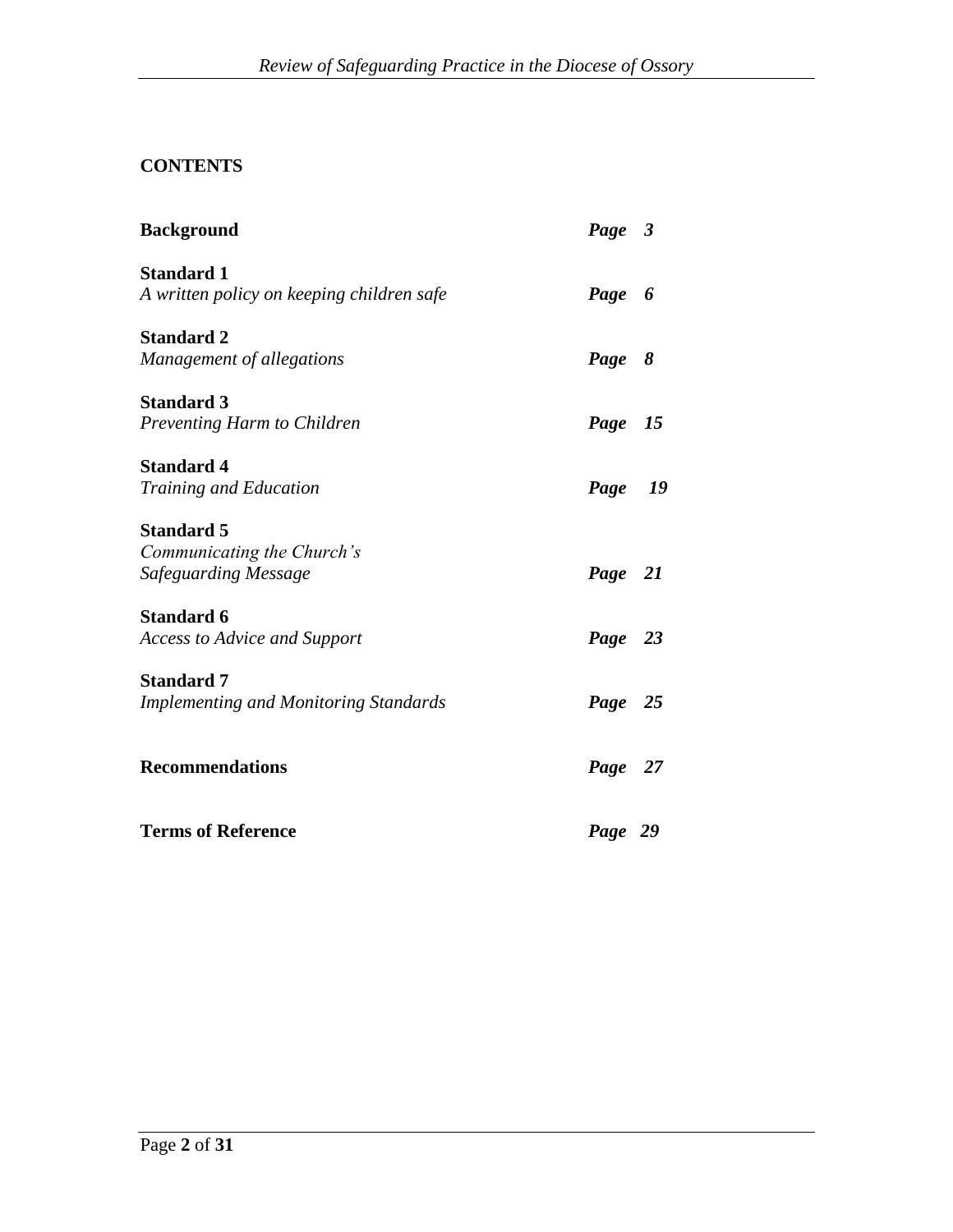### **Background**

The National Board for Safeguarding Children in the Catholic Church in Ireland (NBSCCCI) was asked by the Sponsoring Bodies, namely the Episcopal Conference, the Conference of Religious of Ireland and the Irish Missionary Union, to undertake a comprehensive review of safeguarding practice within and across all the Church authorities on the island of Ireland. The purpose of the review is to confirm that current safeguarding practice complies with the standards set down within the guidance issued by the Sponsoring Bodies in February 2009, *Safeguarding Children: Standards and Guidance Document for the Catholic Church in Ireland* and that all known allegations and concerns had been appropriately dealt with. To achieve this task, safeguarding practice in each Church authority is to be reviewed through an examination of case records and through interviews with key personnel involved both within and external to a diocese or other authority.

This report contains the findings of the *Review of Safeguarding Practice within the Diocese of Ossory* undertaken by the NBSCCCI in line with the request made to it by the Sponsoring Bodies. It is based upon the case material made available to the reviewers by Bishop Freeman, along with interviews with selected key personnel who contribute to safeguarding within the Ossory diocese. The NBSCCCI believes that all relevant documentation held by the diocese for these cases was passed to the reviewers and Bishop Freeman has confirmed this.

The findings of the review have been shared with a reference group in redacted form before being submitted to Bishop Freeman, along with any recommendations arising from the findings.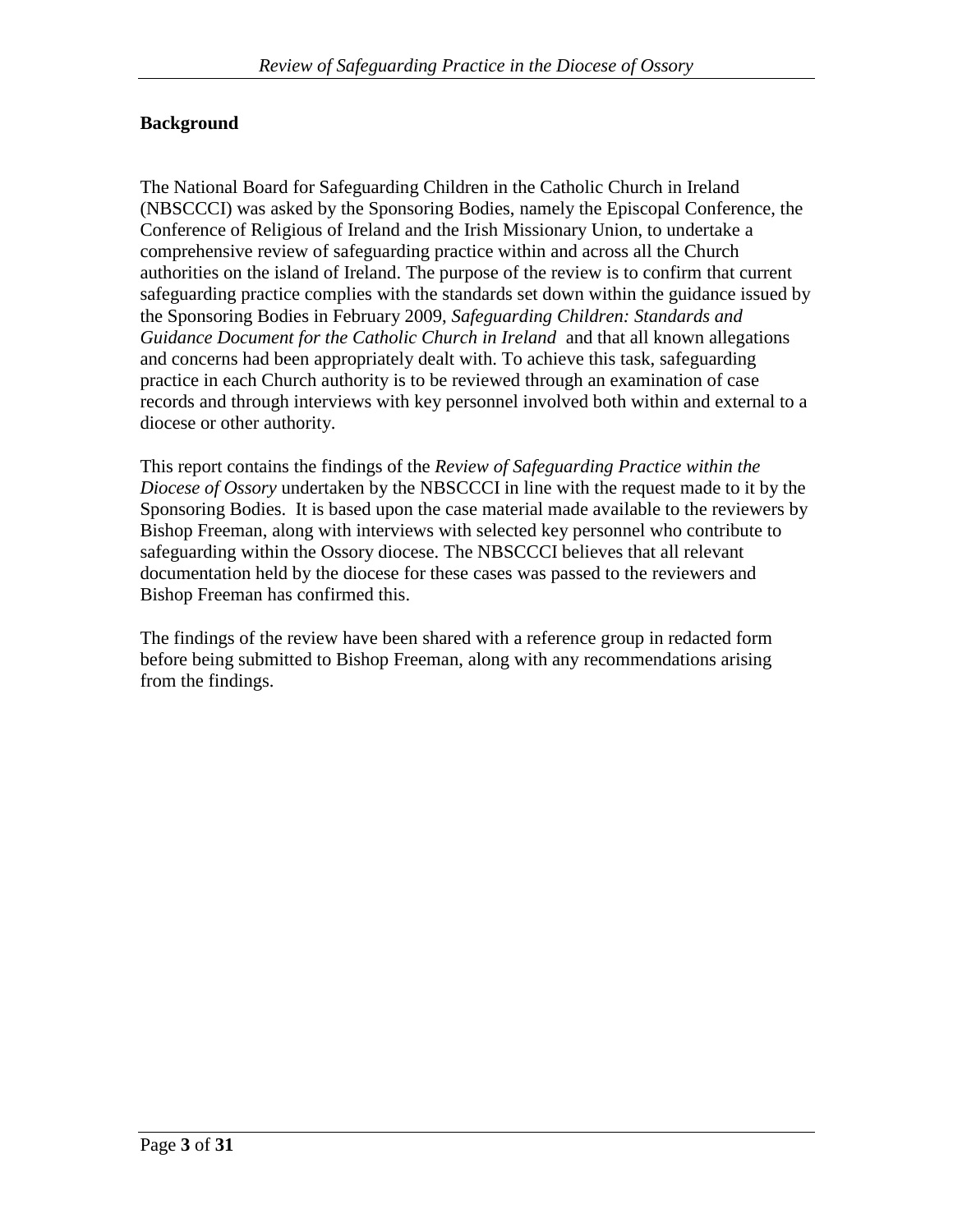### **Introduction**

At the request of Bishop Séamus Freeman SAC, staff from the NBSCCCI engaged in a process of reviewing safeguarding children policy, procedures and practice on June 17th, 18th and  $19<sup>th</sup>$  2013. Over the three-day fieldwork period, case files were examined and interviews were conducted with key personnel in the diocesan safeguarding structure. The reviewers also read diocesan safeguarding policy and procedures documents and evaluated these against the 2009 national *Safeguarding Children: Standards and Guidance Document for the Catholic Church in Ireland*.

Ossory is a diocese of just over 89,429 people in the south-east of Ireland. It has fortytwo parishes in the counties of Kilkenny, Laois and Offaly and covers an area of 1,972 square kilometres. There are 60 active priests in ministry in the diocese.

Bishop Séamus Freeman SAC was appointed as Bishop of Ossory by Pope Benedict XV1 on  $14^{\text{th}}$  September 2007 and was ordained Bishop on  $2^{\text{nd}}$  December 2007. Bishop Freeman entered the Society of Catholic Apostolate (Pallottines) in Thurles, Co. Tipperary and made his first profession in 1965. He studied philosophy at the National University of Ireland, University College Dublin and Theology at St. Patrick's College, Thurles. He later completed an M.A. in Psychology in the Catholic University, Washington, D.C., USA. He was ordained a priest on 12th June 1971. Bishop Freeman took over from Bishop Laurence Forristal who was ordained Auxiliary Bishop of Dublin and Titular Bishop of Rotdon on  $20<sup>th</sup>$  January 1980. He was appointed Bishop of Ossory on  $30<sup>th</sup>$  June 1981 and retired on  $14<sup>th</sup>$  September 2007.

This review report references practice from 1975 in relation to the management of cases, therefore decisions by both Bishop Freeman and Emeritus Bishop Forristal will be commented upon.

The review team met all who held important roles in the safeguarding structure within the diocese and spent time over a three day period in mid June 2013 reviewing files, meeting priests, staff and volunteers. This was followed by a period of reflection, critically analysing the findings and reviewing all written safeguarding policy procedures and relevant documentation.

The reviewers would like to thank Bishop Freeman and his personnel for their openness and for the hospitality shown during the fieldwork. In particular the team would like to highlight the significant work undertaken by the diocesan secretary, who demonstrated an amazing knowledge of all matters relating to safeguarding and in addition, demonstrated through her work, her commitment to supporting Bishop Freeman in making Ossory diocese a safe place for children.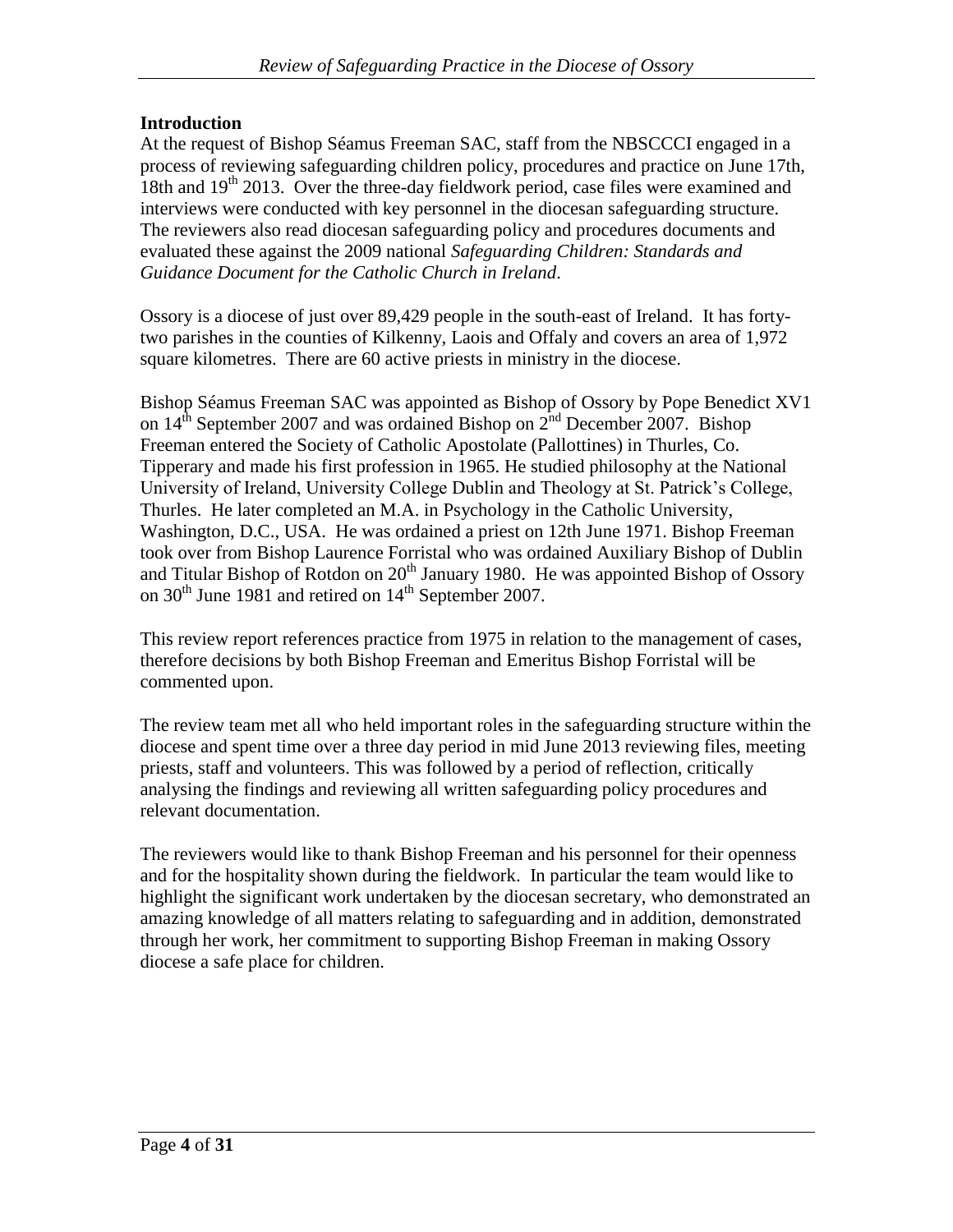### **STANDARDS**

This section provides the findings of the review. The template employed to present the findings are the seven standards, set down and described in the Church guidance, *Safeguarding Children: Standards and Guidance Document for the Catholic Church in Ireland.* This guidance was launched in February 2009 and was endorsed and adopted by all the Church authorities that minister on the island of Ireland, including the diocese of Ossory who signed a Memorandum of Understanding with the NBSCCCI as a sign of their commitment to following the seven standards. In addition in 2012 Ossory diocese joined the National Case Management Reference Group (NCMRG) and signed another legal deed allowing the exchange of information in the interests of receiving safeguarding advice on management of allegations and response to victims of abuse.

The seven standards are:

**Standard 1** A written policy on keeping children safe

**Standard 2** Procedures – how to respond to allegations and suspicions in the Republic of Ireland and Northern Ireland

**Standard 3** Preventing harm to children:

- recruitment and vetting
- running safe activities for children
- codes of behaviour

**Standard 4** Training and education

**Standard 5** Communicating the Church's safeguarding message:

- to children
- to parents and adults
- to other organisations

**Standard 6** Access to advice and support

**Standard 7** Implementing and monitoring the standards

Each standard contains a list of criteria**,** which are indicators that help decide whether this standard has been met. The criteria give details of the steps that a Church organisation, diocese or religious order, needs to take to meet the standard and ways of providing evidence that the standard has been met.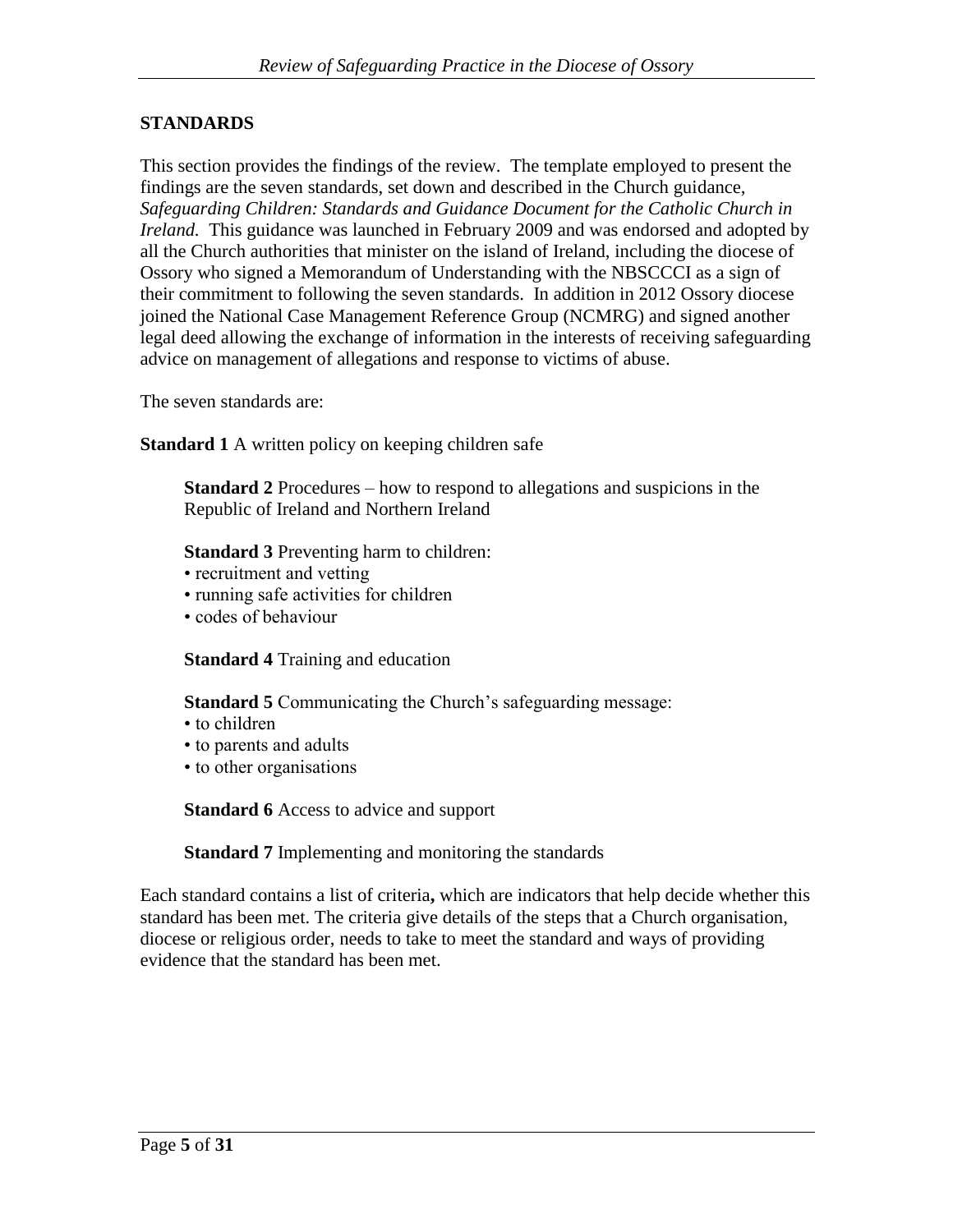# **Standard 1**

### *A written policy on keeping children safe*

*Each child should be cherished and affirmed as a gift from God with an inherent right to dignity of life and bodily integrity, which shall be respected, nurtured and protected by all.*

Compliance with Standard 1 is only fully achieved when Ossory diocese meets the requirements of all nine criteria against which the standard is measured.

#### **Criteria**

| <b>Number</b> | <b>Criterion</b>                                                                                                                                                                                                                                                                                             | Met fully or                |
|---------------|--------------------------------------------------------------------------------------------------------------------------------------------------------------------------------------------------------------------------------------------------------------------------------------------------------------|-----------------------------|
|               |                                                                                                                                                                                                                                                                                                              | Met partially or<br>Not met |
| 1.1           | The Church organisation has a child protection policy that<br>is written in a clear and easily understandable way.                                                                                                                                                                                           | <b>Fully Met</b>            |
| 1.2           | The policy is approved and signed by the relevant<br>leadership body of the Church organisation (e.g. the<br>Bishop of the diocese or provincial of a religious<br>congregation).                                                                                                                            | <b>Fully Met</b>            |
| 1.3           | The policy states that all Church personnel are required to<br>comply with it.                                                                                                                                                                                                                               | <b>Fully Met</b>            |
| 1.4           | The policy is reviewed at regular intervals no more than<br>three years apart and is adapted whenever there are<br>significant changes in the organisation or legislation.                                                                                                                                   | Fully Met*                  |
| 1.5           | The policy addresses child protection in the different<br>aspects of Church work e.g. within a church building,<br>community work, pilgrimages, trips and holidays.                                                                                                                                          | <b>Fully Met</b>            |
| 1.6           | The policy states how those individuals who pose a risk to<br>children are managed.                                                                                                                                                                                                                          | Not Met                     |
| 1.7           | The policy clearly describes the Church's understanding<br>and definitions of abuse.                                                                                                                                                                                                                         | <b>Fully Met</b>            |
| 1.8           | The policy states that all current child protection concerns<br>must be fully reported to the civil authorities without<br>delay.                                                                                                                                                                            | <b>Fully Met</b>            |
| 1.9           | The policy should be created at diocese or congregational<br>level. If a separate policy document at parish or other level<br>is necessary this should be consistent with the diocesan or<br>congregational policy and approved by the relevant<br>diocesan or congregational authority before distribution. | <b>Fully Met</b>            |

### **\* Current document was produced in 2012**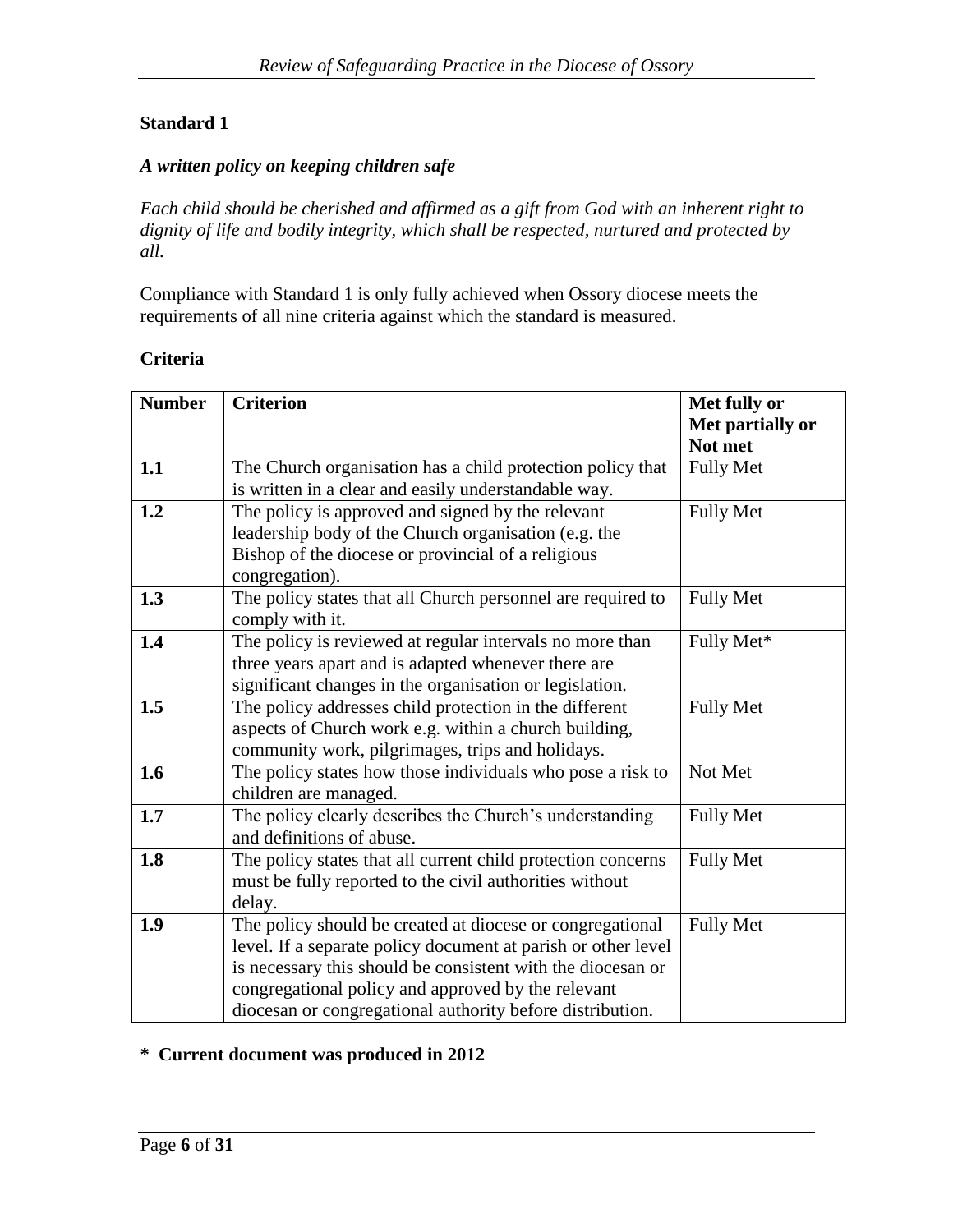Ossory diocese, up to the publication of the *Safeguarding Children: Standards and Guidance Document for the Catholic Church in Ireland* in 2009, had a diocesan safeguarding policy, which was reviewed every three years. After the publication of the national standards document, the diocese agreed to adopt *Safeguarding Children: Standards and Guidance Document for the Catholic Church in Ireland*, the standards document as its policy. The HSE audit in 2012 advised that they should develop their own localised document based on NBSCCCI's *Safeguarding Children: Standards and Guidance Document for the Catholic Church in Ireland* and *Children First*. As a consequence the safeguarding committee produced the current diocesan safeguarding policy and procedures document which was approved by Bishop Freeman in August 2012.

Page 3 of the diocesan policy document states *to satisfy the implementation of this Policy, the Diocese of Ossory adheres to "Safeguarding Children" Standards and Guidance document for the Catholic Church in Ireland*, in doing so the diocese is making a firm commitment to following the national standards. Within their own policy document, there is clear information on: the diocesan policy statement; how to report a concern and how to create safe environments for children. However because the diocesan policy document is laid out differently than the seven standards, it is harder to identify a number of the other requirements such as access to advice and support; communications policy; training and implementation. It would be helpful therefore that the next diocesan policy document is set out more consistent with the order of the NBSCCCI's standards in *Safeguarding Children: Standards and Guidance Document for the Catholic Church in Ireland*.

In addition to having a diocesan policy statement, which identifies who to report to if there is a child safeguarding concern, all parishes have adapted this so that there is a parish specific policy statement on display in all parish property. This statement references the policy of the parish which is in line with the diocesan policy, the commitment to working alongside civil authorities and in addition, it gives the names and contact details of the parish representatives. Both the diocesan and parish posters are displayed in frames which makes them very visible and accessible to the reader. The safeguarding committee advised that there were some early challenges which needed to be addressed around the role of the safeguarding representative. Initially there was some confusion that the safeguarding representative should play a role in managing allegations, this meant that a number of representatives shieded away from role and there was reluctance for people to take on this role. Since then the role has been clarified and it is now clear within the diocese that the safeguarding representative's role is in supporting the priest to create safe environments.

The diocese meets all requirements with the exception of Standard 1, Criterion 1.6 which states how individuals who pose a risk to children are managed. This could be explained by the absence of safeguarding allegations within the diocese, however greater clarity on this is required within the written diocesan procedures.

**Recommendation 1**: **The safeguarding committee should consider in their next revision of diocesan policy and procedures, a template which follows the seven safeguarding standards and which sets out how the diocese manages those who pose a risk to children.**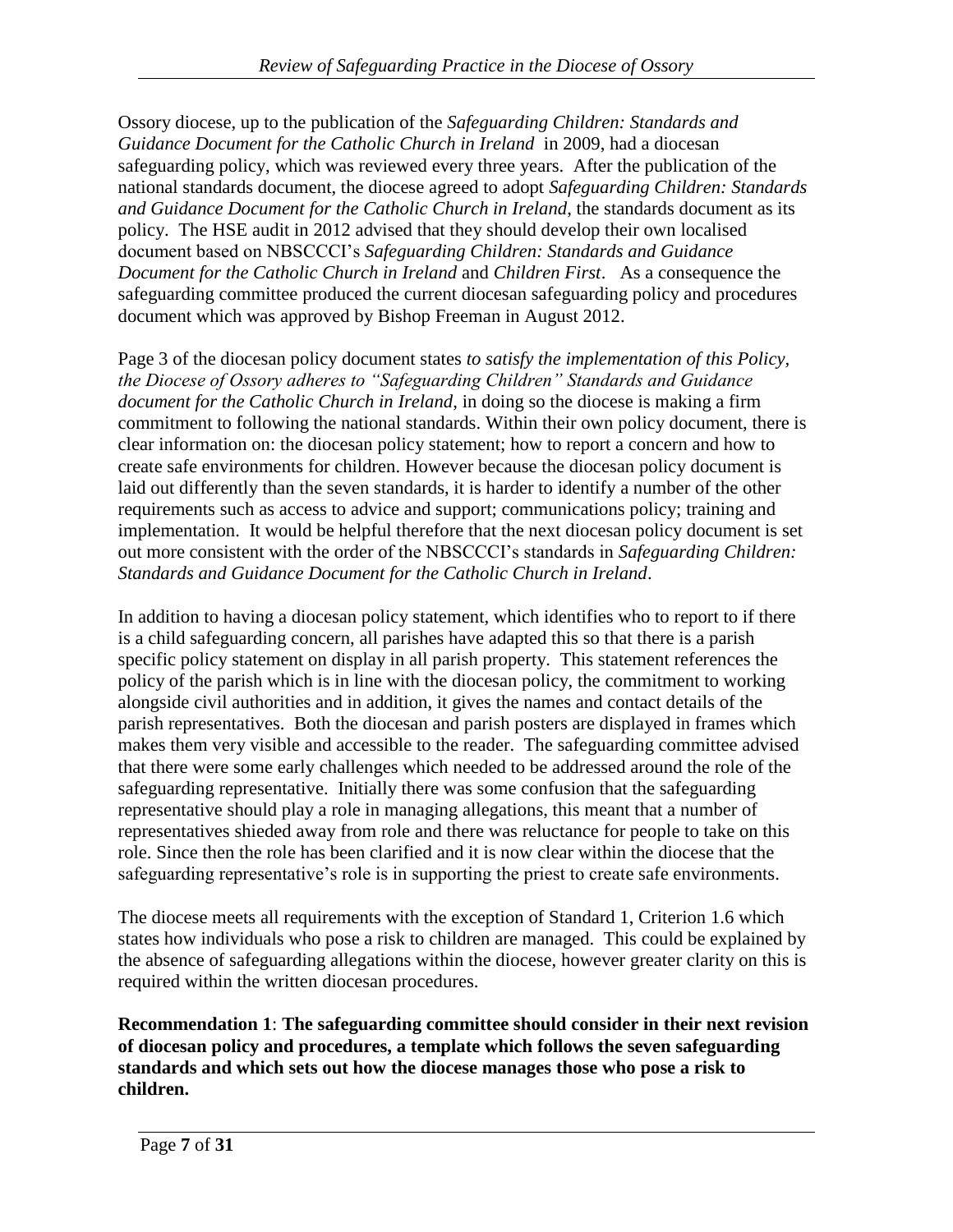# **Standard 2 - Management of allegations**

*Children have a right to be listened to and heard: Church organisations must respond effectively and ensure any allegations and suspicions of abuse are reported both within the Church and to civil authorities.*

Compliance with Standard 2 is only fully achieved when Ossory Diocese meets the requirements of all seven criteria against which the standard is measured. **Criteria**

| <b>Number</b> | <b>Criterion</b>                                         | Met fully or         |
|---------------|----------------------------------------------------------|----------------------|
|               |                                                          | Met partially or     |
|               |                                                          | Not met              |
| 2.1           | There are clear child protection procedures in all       | <b>Fully Met</b>     |
|               | Church organisations that provide step-by-step           |                      |
|               | guidance on what action to take if there are             |                      |
|               | allegations or suspicions of abuse of a child (historic  |                      |
|               | or current).                                             |                      |
| 2.2           | The child protection procedures are consistent with      | <b>Fully Met</b>     |
|               | legislation on child welfare civil guidance for child    |                      |
|               | protection and written in a clear, easily                |                      |
|               | understandable way.                                      |                      |
| 2.3           | There is a designated officer or officer(s) with a       | <b>Fully Met</b>     |
|               | clearly defined role and responsibilities for            |                      |
|               | safeguarding children at diocesan or congregational      |                      |
|               | level.                                                   |                      |
| 2.4           | There is a process for recording incidents, allegations  | <b>Fully Met</b>     |
|               | and suspicions and referrals. These will be stored       |                      |
|               | securely, so that confidential information is protected  |                      |
|               | and complies with relevant legislation.                  |                      |
| 2.5           | There is a process for dealing with complaints made      | <b>Partially Met</b> |
|               | by adults and children about unacceptable behaviour      |                      |
|               | towards children, with clear timescales for resolving    |                      |
|               | the complaint.                                           |                      |
| 2.6           | There is guidance on confidentiality and information-    | <b>Fully Met</b>     |
|               | sharing which makes clear that the protection of the     |                      |
|               | child is the most important consideration. The Seal of   |                      |
|               | Confession is absolute.                                  |                      |
| 2.7           | The procedures include contact details for local child   | <b>Fully Met</b>     |
|               | protection services e.g. (Republic of Ireland) the local |                      |
|               | Health Service Executive and An Garda Síochána;          |                      |
|               | (Northern Ireland) the local health and social services  |                      |
|               | trust and the PSNI.                                      |                      |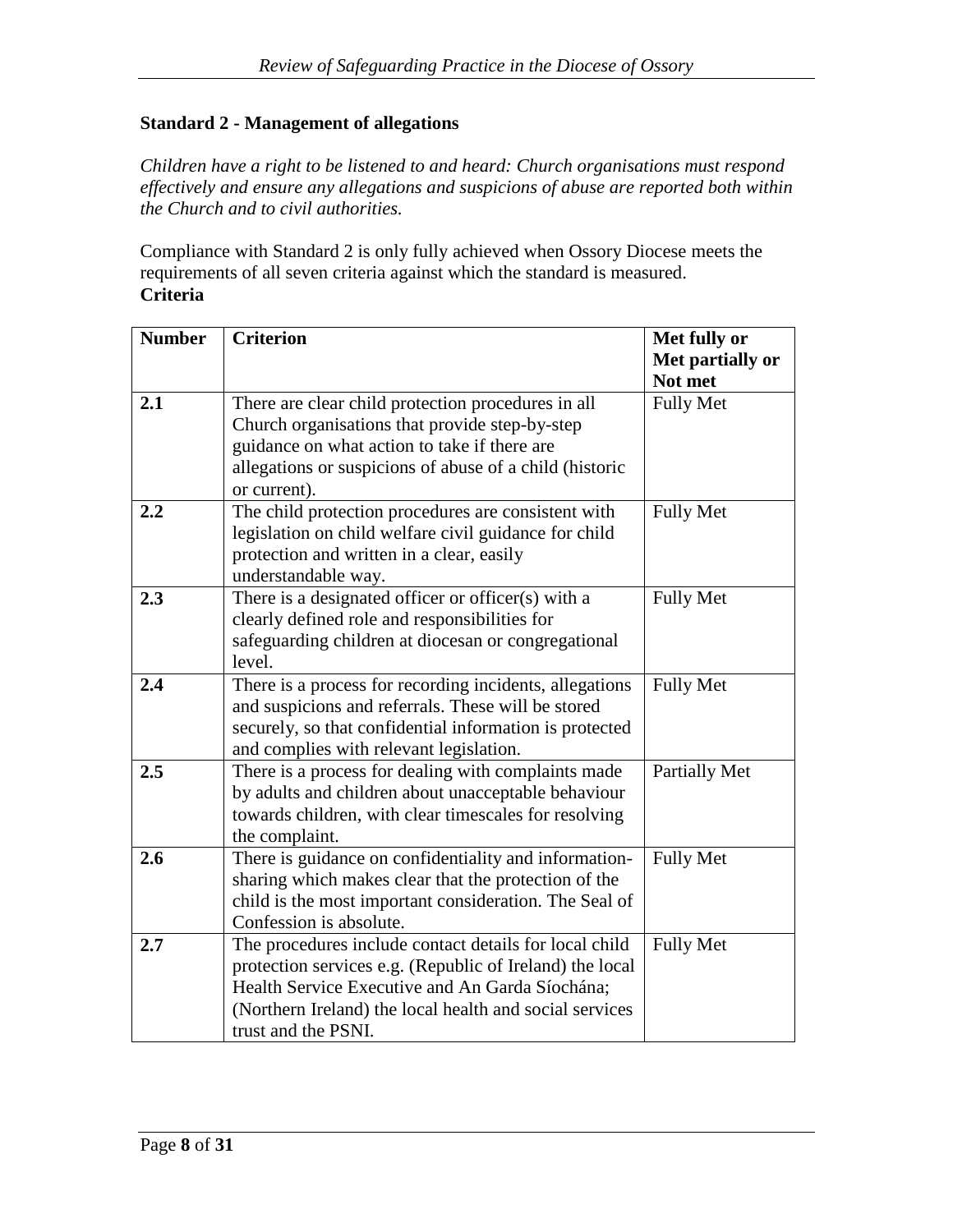# **Table 1**

### **Incidence of safeguarding allegations/suspicions/concerns received within the diocese against Ossory priests, from 1st January 1975 up to time of review.**

|                         | <b>Name of Diocese: Ossory</b>                                                                                                                                                           |                         |  |
|-------------------------|------------------------------------------------------------------------------------------------------------------------------------------------------------------------------------------|-------------------------|--|
| $\mathbf{1}$            | Number of diocesan priests against whom<br>allegations* have been made since the $1st$<br>January 1975 up to the date of the review.                                                     | 14                      |  |
| $\overline{2}$          | Total number of allegations received by the<br>diocese since $1st$ January, 1975                                                                                                         | 27                      |  |
| $\overline{\mathbf{3}}$ | Number of allegations reported to An Garda<br>Síochána involving priests since 1 <sup>st</sup> January<br>1975.                                                                          | 27                      |  |
| $\overline{\mathbf{4}}$ | Number of allegations reported to the HSE (or<br>the Health Boards which preceded the setting<br>up of the HSE,) involving priests of the<br>diocese since 1 <sup>st</sup> January 1975. | 27                      |  |
| 5                       | Number of priests (still members of the<br>diocese) against whom an allegation was made<br>and who were living at the date of the review.                                                | $\overline{\mathbf{4}}$ |  |
| 6                       | Number of priests against whom an allegation<br>was made and who are deceased.                                                                                                           | $\overline{7}$          |  |
| $\overline{7}$          | Number of priests against whom an allegation<br>has been made and who are in ministry.                                                                                                   | $\overline{\mathbf{3}}$ |  |
| 8                       | Number of priests against whom an allegation<br>was made and who are "Out of Ministry", but<br>are still members of the diocese.                                                         | <b>Nil</b>              |  |
| 9                       | Number of priests against whom an allegation<br>was made and who are retired.                                                                                                            | $\mathbf{1}$            |  |
| 10                      | Number of priests against whom an allegation<br>was made and who have left the<br>diocese/priesthood.                                                                                    | $\overline{\mathbf{3}}$ |  |
| 11                      | Number of priests of the diocese who have<br>been convicted of having committed an<br>offence or offences against a child or young<br>person since the 1 <sup>st</sup> January 1975.     | $\overline{2}$          |  |

\* This includes allegations, suspicions and concerns

*Footnote*: The term allegation in this table includes complaints and expressions of concern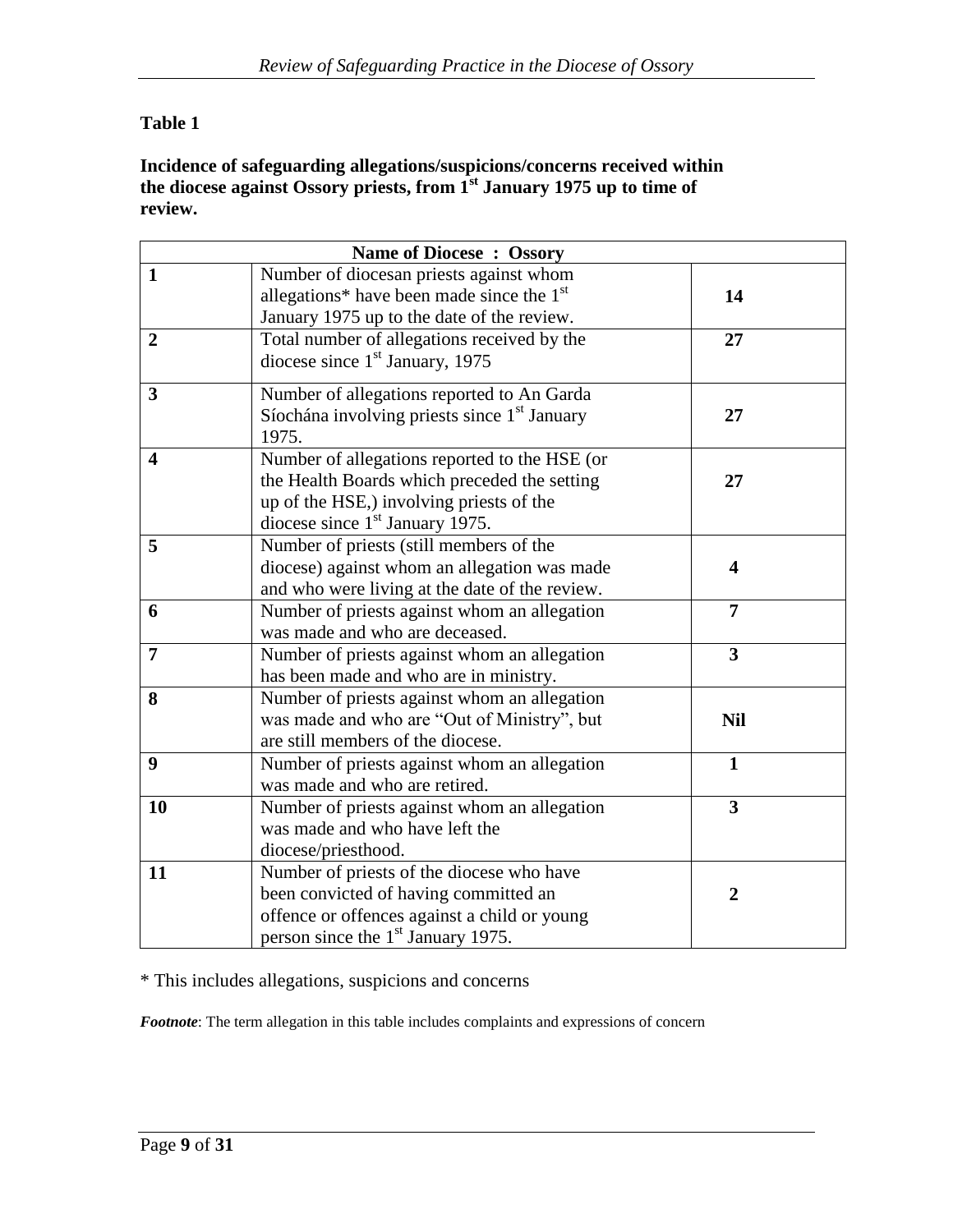### **Allegations**

Since January 1975 there have been allegations made against 14 priests from Ossory diocese. Most of these occurred under the tenure of Bishop Birch and then Bishop Forristal. Bishop Freeman was ordained Bishop in 2007 and has dealt with allegations against two living priests since then. The two allegations that have been received within the last 6 years (under Bishop Freeman) have been appropriately managed with timely notifications to the civil authorities. Neither case proceeded to a canonical investigation as one allegation was withdrawn and the other was considered not to be an allegation of child abuse. The diocese appropriately sought advice from a diocesan Advisory panel in one case and the National Case Management Reference Group (NCMRG) in another. The reviewers are satisfied that in both cases the status of the priests, in full ministry, is appropriate and that all matters have been addressed based on the information that was available to Bishop Freeman and his designated people.

The case files of fourteen priests were examined, these included cases against four living priests, three who have since been laicised and seven deceased priests.

Most of the case files which were constructed prior to Bishop Freeman taking up office contained handwritten illegible notes with significant gaps in recording, making the records difficult to follow. The diocese had previously consulted NBSCCCI to establish if the files should be reconstructed prior to review, but NBSCCCI had advised against this, as experience elsewhere when old records were reconstructed into the NBSCCCI case file template meant a significant duplication of records. Having read the original records the reviewers would now urge Bishop Freeman to reorganise all old records in chronological order, ensuring that all handwritten notes are typed with the original records held in an appendix. It is noted and commended that that all new files have been developed using the NBSCCCI template with narrative accounts which supports all action taken.

#### **Recommendation 2: Bishop Freeman must ensure that old case management files are reorganised using a chronological system. The practice of using the NBSCCCI case file template should continue for all new cases.**

There were allegations against seven priests who are still alive, all of whose case files were examined. Of these seven, three have left the priesthood and have been laicised, and a further three are in ministry and one has retired. Two of these four cases (priest A and B) have already been referenced above as being appropriately managed under Bishop Freeman and the recording reflects the considerable work which took place in relation to both priests.

In the case of Father A, the complainant withdrew the allegation. Bishop Freeman had asked the priest to withdraw from ministry during the initial stages of the complaint so that the matter could be referred to the civil authorities and any internal Church process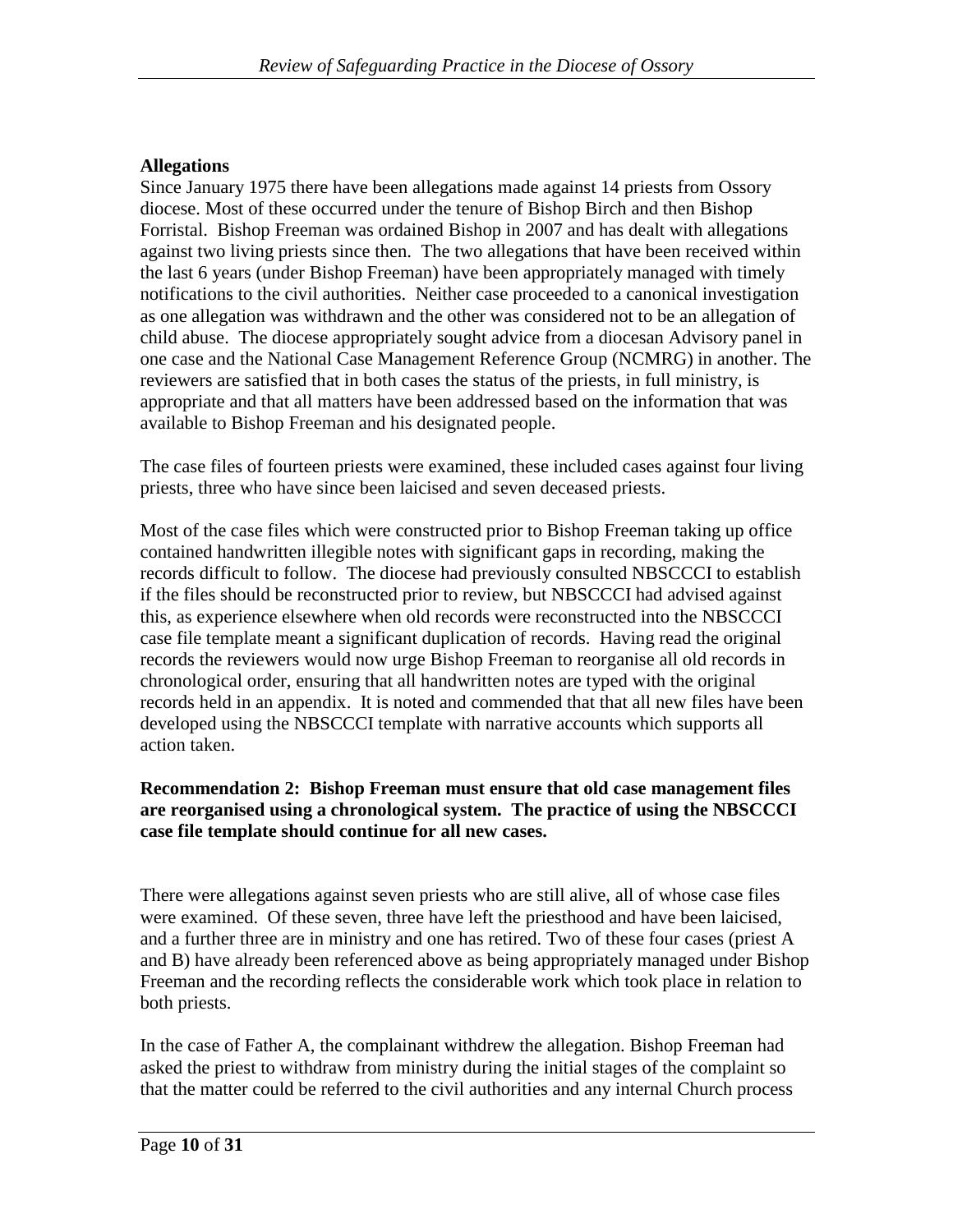initiated. The complainant did not proceed with making an allegation to An Garda Síochána and later withdrew his allegation. The HSE did not conduct any assessment in this case. In this case a support person was offered to the complainant but that offer was not accepted.

Father B was also managed by the designated person reporting to Bishop Freeman. In this case there was a lack of clarity around whether the concern was an allegation of child abuse. However the matter was referred to the civil authorities who in turn judged (both An Garda Síochána and HSE) that there was not an allegation of child abuse which required investigation. Bishop Freeman did consult a diocesan Advisory panel and concluded that there was no allegation and therefore no need to restrict the priest's ministry.

The other two cases of priests who are currently in ministry were dealt with by Bishop Forristal and the following issues emerged.

In relation to priest C there was a third party allegation where there was no victim who came forward either to the diocese or to the civil authorities. The diocese did conduct inquiries and established that there was no semblance of truth to the allegations.

In the final case, there was a third party allegation that a priest had abused two boys. The conclusion of Bishop Forristal in 2005 was that he 'investigated this claim [the CSA allegation] and procured psychological assessment for (named priest) and I am now convinced that there is no substance to the allegations'. It is unclear from the written records whether this matter was notified to the civil authorities and the reviewers were uncertain what Bishop Forristal was basing his judgement on that the allegations had been investigated. As a consequence of the reviewers' concerns about the thoroughness of the management of this case, it was referred back to Bishop Freeman for him to review the case and try and establish if there currently exists any concern, about the respondent priest. At the end of the fieldwork, Bishop Freeman appointed an appropriate person to review the records and conduct inquiries to satisfy himself that all safeguarding action had been taken and to check whether there were any outstanding risk issues which may need to be addressed. In addition he consulted the NCMRG who were satisfied that all appropriate steps had now been taken.

These specific issues raised in relation to this case include:

- The importance of good record keeping.
- The need to have written confirmation that all allegations have been notified to An Garda Síochána and that both civil and church inquiries have taken place.

There was in addition, further learning from a review of this case, which is relevant to the wider Church and includes:

**The requirement to share information between Church authorities where there is a** need to know, in the interests of safeguarding children.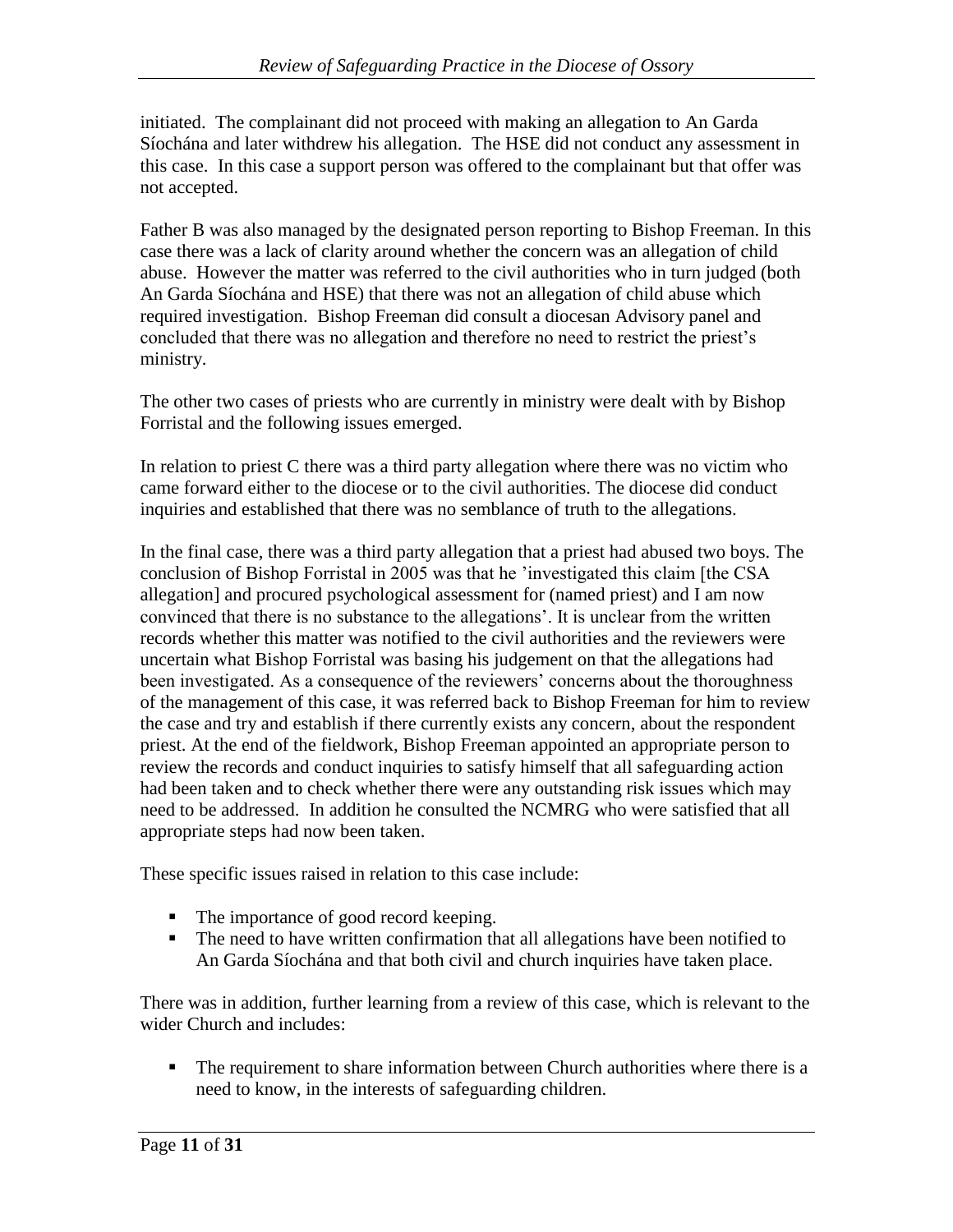- The necessity of an incoming bishop fully apprising himself of all safeguarding allegations relating to living priests. (This is a recurring theme that has been highlighted in other safeguarding reports).
- The obligation of annually checking that priests, who are from the diocese, but not ministering in the diocese are indeed in good standing before issuing a celebret.

### **Recommendation 3: Bishop Freeman, having reviewed the case referred by the reviewers must now ensure that the recommendations of the National Case Management Reference Group (NCMRG) have been followed.**

**Recommendation 4: Prior to issuing celebrets and/or letters of good standing for priests from the diocese, but not ministering in the diocese, Bishop Freeman should read all relevant records and make appropriate enquiries from the Church authority of where the priest is ministering to ensure that there are no matters of concern relating to priests of his diocese.** 

Of the remaining priests, who are either now deceased or who are no longer priests, there were two prolific abusers who have been convicted of child abuse and who have since been laicised. Both are being monitored by the state authorities. In both these cases, Bishop Forristal took immediate steps to remove the men from ministry as soon as he learned of the allegations. However in one case he received legal advice in 1994 (prior to any Church guidance) that he did not need to notify An Garda Síochána of the allegation. Therefore following legal advice the information regarding the allegation was not given to An Garda Síochána at the time but was given to them in 2005.

In the other case An Garda Síochána informed Bishop Forristal of the allegations in 1994 and the priest was immediately removed from ministry. There were successful prosecutions in both the above cases.

#### **Response to Victims**

There is limited evidence of a pastoral response to victims in the past.

In the more recent case where there was an identified complainant, an appropriate offer of counselling and support was made. Some victims have been awarded compensation which has been as a result of legal action pursued by the complainant.

It is possible that in one of the cases above that there are a number of other victims who have not yet come forward to the diocese. The diocese when cross referencing information with An Garda Síochána, as part of the HSE audit process in 2012, discovered that An Garda Síochána had more names of alleged victims on their files relating to the above men than the diocese had. The diocese has stated that this is due to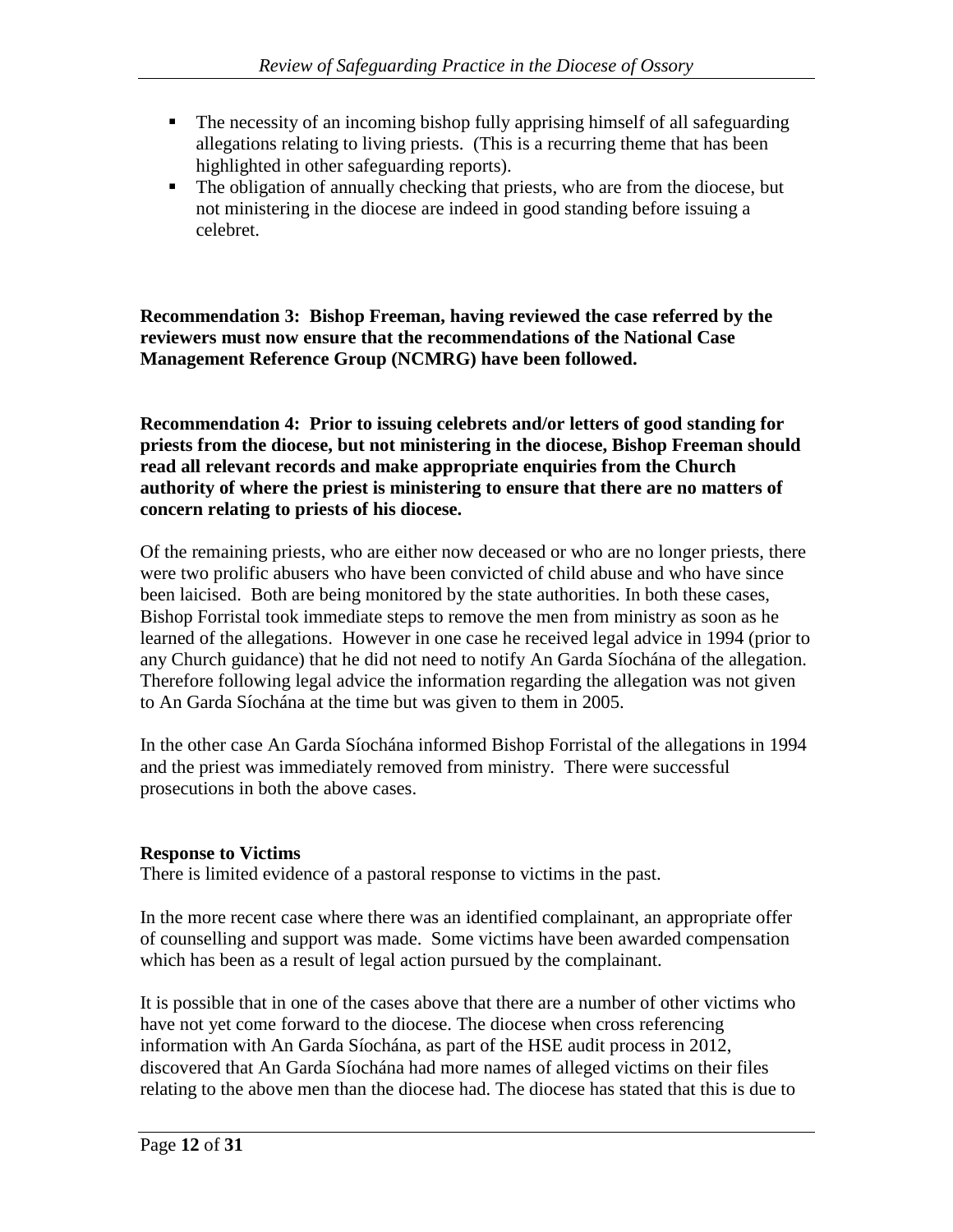the fact that some victims, as part of their civil claims, informed An Garda Síochána but did not notify the diocese. The reviewers note from the records that the offending priest himself suggested that there were more victims than known to any agency.

**Recommendation 5: As part of restructuring of old files into chronological order, Bishop Freeman should ask his designated person to detail all information relating to named victims and ensure that all these details are passed to the civil authorities for their investigations.**

### **Safety Plans**

There has not been a need to develop any new safety plans for priests out of ministry in the diocese under the stewardship of Bishop Freeman. Bishop Forristal pursued laicisation of one priest in 1985. Bishop Freeman pursued laicisation of two priests by travelling to Rome with submissions in 2009.

In the case referred back to Bishop Freeman for examination, there was a judgement made that the priest did not present a risk to children, the reviewers believed that should be re-examined and if required a safety plan put in place. This has now happened.

# **Personnel**

There are currently four designated people who could respond to allegations of abuse on behalf of Bishop Freeman. Two of these are priests, one of whom has held this challenging portfolio for a very long period and his deputy who dealt with the more recent cases. Both priests talked of the heavy burden of having to deal with allegations against fellow priests. The two lay people have been engaged to offer complainants a choice of whether to report to a priest or lay person. One is a man and the other a woman. Neither has had to deal with an allegation against a priest since taking on the role. One of the lay people has had to notify the civil authorities of allegations against a lay employee but as this person was no longer employed by the diocese at the time of the allegation, there were no safeguarding matters for the diocese to address.

Following discussions with the priest designated persons and Bishop Freeman, the reviewers conclude that it is now appropriate for Bishop Freeman to employ a lay designated person on a part-time basis to review and reorganise all case files and to take on the roles of reporting and responding to allegations and pursuing any Church investigations thereafter required.

**Recommendation 6: Bishop Freeman should consider appointing a part-time lay person to the role of designated person and case manager to ensure there is no conflict of interest and to deal with cases from start to finish.**

# **Relationship with Civil Authorities**

The reviewers held an interview with the local Garda Sergeant and a telephone conversation with the HSE Area Manager, Children & Family Services, Carlow/Kilkenny & South Tipperary. An Garda Siochána stated that there is a good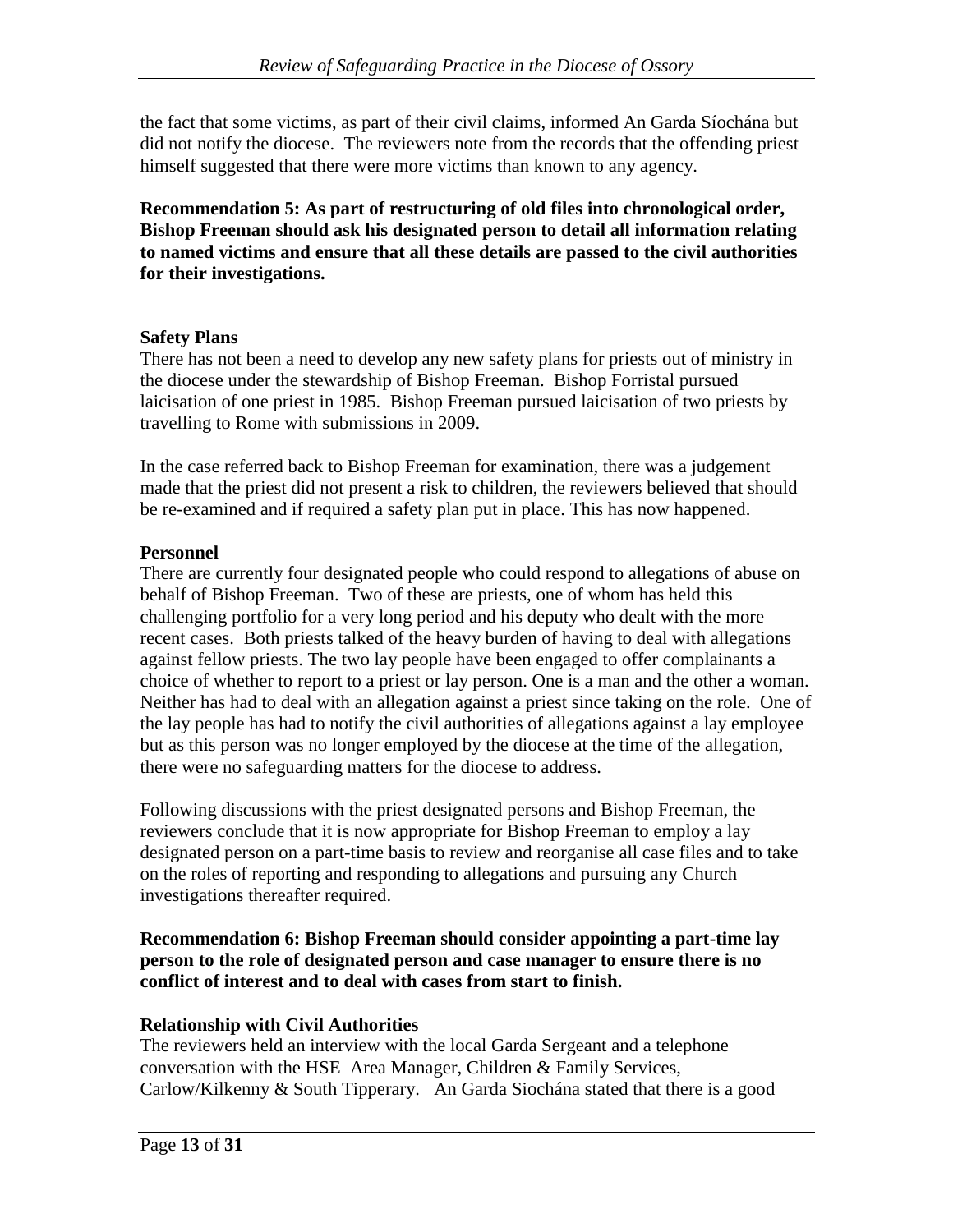working relationship with the diocese and have confidence in Bishop Freeman and the designated liaison people notifying them of all allegations of abuse. The HSE person also reflected that following a period of working together to build the relationship, it is now a positive relationship. Bishop Forristal met with the Area Manager, Children & Family Services, Carlow/Kilkenny & South Tipperary on six occasions between 20.4.02 and 6.6.06 to share information and report allegations. The HSE representative stated that there are annual HSE, An Garda Síochána and diocesan meetings and that she has contact with Bishop Freeman and the two priest designated people on safeguarding and other child related matters. In 2008 the first safeguarding co-ordinator was appointed, the HSE were informed of this appointment and worked alongside the co-ordinator to deliver training. The HSE Area Manager, Children & Family Services,Carlow/Kilkenny & South Tipperary reflected that in her opinion there have been steady improvements in policy and training since and the appointment of the current safeguarding co-ordinator in 2012 is another welcome development.

# **Conclusion in relation to Standard 2**

Notwithstanding the limited number of allegations made during Bishop Freeman's tenure of office, it is fair to state that the two cases managed by him have been well managed and that all the correct procedures have been followed. It was more difficult to assess if all risk has been identified from the older records and the reviewers believe that there is work to be done in relation to one particular case which has now been actioned.

On a wider note, the reviewers believe that as part of becoming aware of all safeguarding matters in a diocese, all new bishops should read all case files of living priests and understand what safeguarding action has taken place so that they are satisfied that correct procedure has been followed, risks identified and managed.

As already stated the layout of the policy document could be improved to allow greater clarity around reporting timescales and follow-up church action; under 2.4 there are gaps in the case records of the old files which make them difficult to follow; and under 2.5 the current policy document does not specify timeframes for resolving complaints. All these issues will be addressed following the implementation of Recommendations 1, 2 and 5.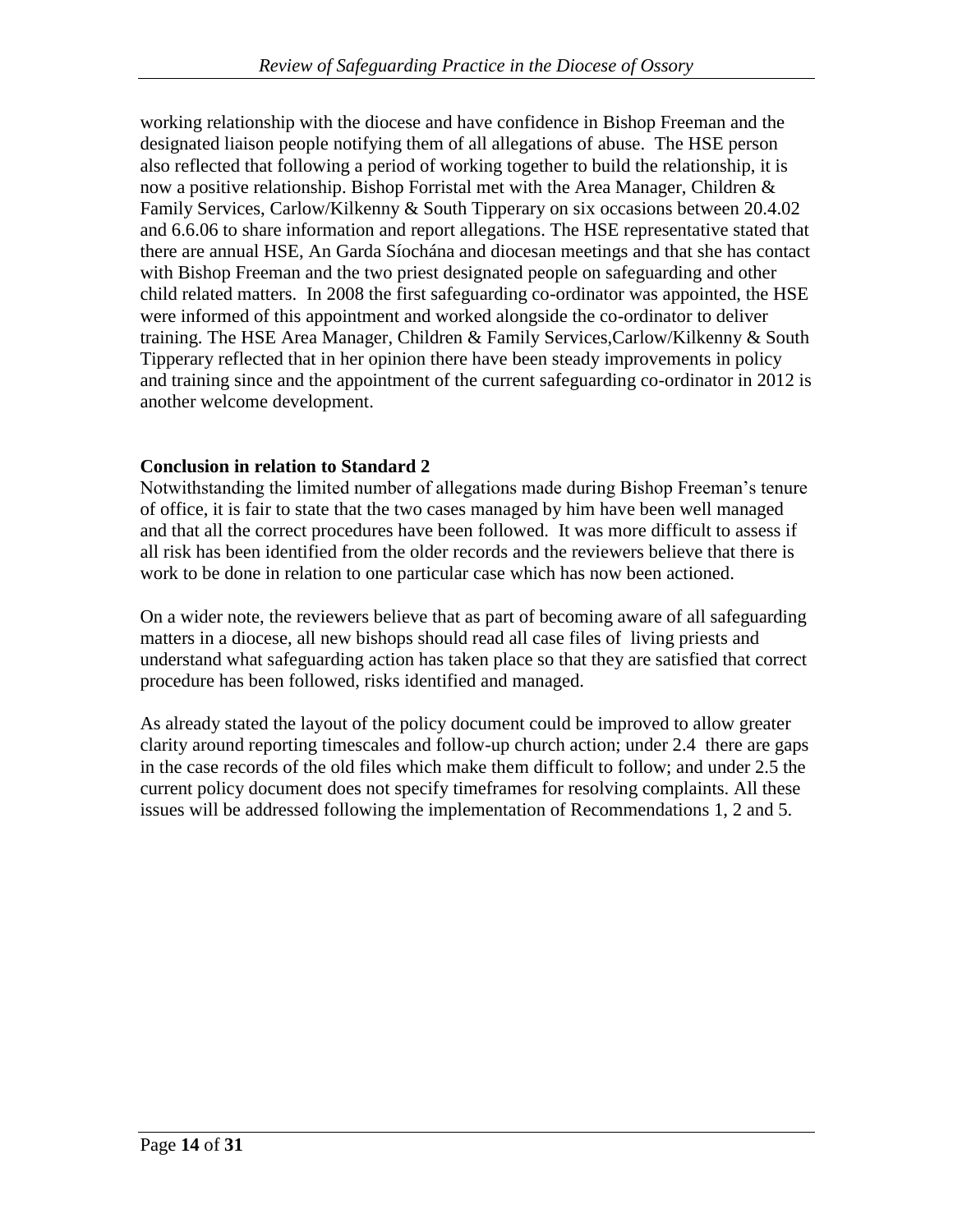# **Standard 3**

### *Preventing Harm to Children*

*This standard requires that all procedures and practices relating to creating a safe environment for children be in place and effectively implemented. These include having safe recruitment and vetting practices in place, having clear codes of behaviour for adults who work with children and by operating safe activities for children.*

Compliance with Standard 3 is only fully achieved when Ossory diocese meets the requirements of all twelve criteria against which the standard is measured. These criteria are grouped into three areas, safe recruitment and vetting, codes of behaviour and operating safe activities for children.

### **Criteria – safe recruitment and vetting**

| <b>Number</b> | <b>Criterion</b>                                                                                                                                                                                                                                                                                              | Met fully or<br>Met partially or<br>Not met |
|---------------|---------------------------------------------------------------------------------------------------------------------------------------------------------------------------------------------------------------------------------------------------------------------------------------------------------------|---------------------------------------------|
| 3.1           | There are policies and procedures for recruiting<br>Church personnel and assessing their suitability to<br>work with children.                                                                                                                                                                                | <b>Fully Met</b>                            |
| 3.2           | The safe recruitment and vetting policy is in line with<br>best practice guidance.                                                                                                                                                                                                                            | <b>Fully Met</b>                            |
| 3.3           | All those who have the opportunity for regular<br>contact with children, or who are in positions of trust,<br>complete a form declaring any previous court<br>convictions and undergo other checks as required by<br>legislation and guidance and this information is then<br>properly assessed and recorded. | <b>Fully Met</b>                            |

#### **Criteria – Codes of behaviour**

| <b>Number</b> | <b>Criterion</b>                                                                                                                                                                                                                        | Met fully or<br>Met partially or<br>Not met |
|---------------|-----------------------------------------------------------------------------------------------------------------------------------------------------------------------------------------------------------------------------------------|---------------------------------------------|
| 3.4           | The Church organisation provides guidance on<br>appropriate/ expected standards of behaviour of,<br>adults towards children.                                                                                                            | <b>Fully Met</b>                            |
| 3.5           | There is guidance on expected and acceptable<br>behaviour of children towards other children (anti-<br>bullying policy).                                                                                                                | <b>Fully Met</b>                            |
| 3.6           | There are clear ways in which Church personnel can<br>raise allegations and suspicions about unacceptable<br>behaviour towards children by other Church<br>personnel or volunteers ('whistle-blowing'),<br>confidentially if necessary. | Not Met                                     |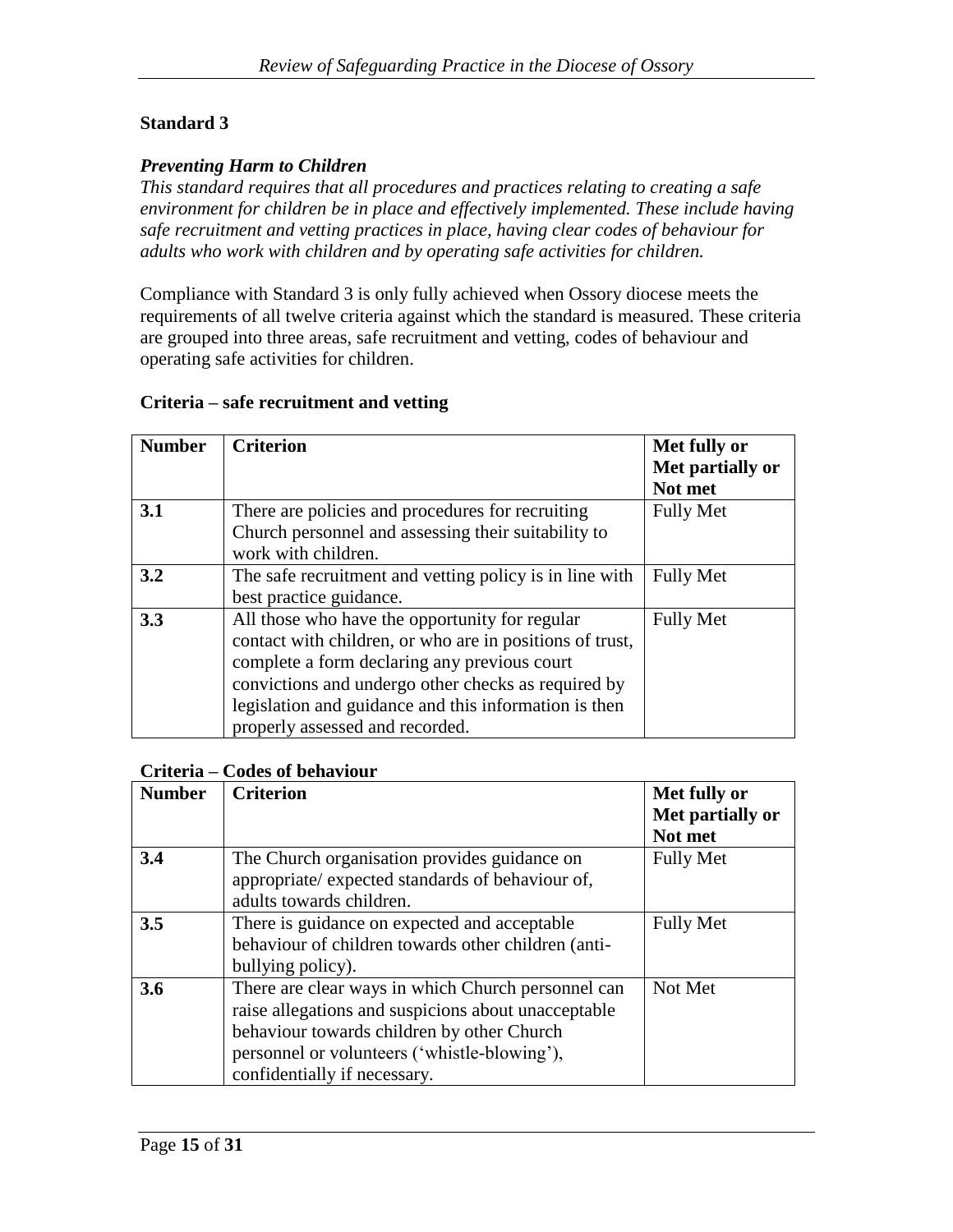| 3.7 | There are processes for dealing with children's<br>unacceptable behaviour that do not involve physical<br>punishment or any other form of degrading or<br>humiliating treatment.                                                           | Partially Met |
|-----|--------------------------------------------------------------------------------------------------------------------------------------------------------------------------------------------------------------------------------------------|---------------|
| 3.8 | Guidance to staff and children makes it clear that<br>discriminatory behaviour or language in relation to<br>any of the following is not acceptable: race, culture,<br>age, gender, disability, religion, sexuality or political<br>views. | Partially Met |
| 3.9 | Policies include guidelines on the personal/intimate<br>care of children with disabilities, including<br>appropriate and inappropriate touch.                                                                                              | Partially Met |

# **Criteria – Operating safe activities for children**

| <b>Number</b> | <b>Criterion</b>                                        | Met fully or     |
|---------------|---------------------------------------------------------|------------------|
|               |                                                         | Met partially or |
|               |                                                         | Not met          |
| 3.10          | There is guidance on assessing all possible risks       | <b>Fully Met</b> |
|               | when working with children $-$ especially in activities |                  |
|               | that involve time spent away from home.                 |                  |
| 3.11          | When operating projects/activities children are         | <b>Fully Met</b> |
|               | adequately supervised and protected at all times.       |                  |
| 3.12          | Guidelines exist for appropriate use of information     | Partially Met    |
|               | technology (such as mobile phones, email, digital       |                  |
|               | cameras, websites, the Internet) to make sure that      |                  |
|               | children are not put in danger and exposed to abuse     |                  |
|               | and exploitation.                                       |                  |

The current diocesan policy and procedure document was developed and produced in 2012 and contains some of the information required under Standard 3 to ensure that children are safe when involved in Church activities. There are however, a number of gaps which require further attention by the safeguarding co-ordinator in consultation with the safeguarding committee. The diocese does not appear to have detailed in their policy document a whistle blowing policy, how a child's difficult behaviour is managed or the management of discriminatory behaviour or language.

In addition, further work needs to take place to ensure that the procedure for managing intimate care gives greater clarity to the provider of that service. It may be that the policy of the diocese is for a parent/carer only to provide intimate care. If that is the case that should be specified in the procedure document.

Similarly while there is some guidance on the use of information technology, it lacks details about the use of photography and mobile phones.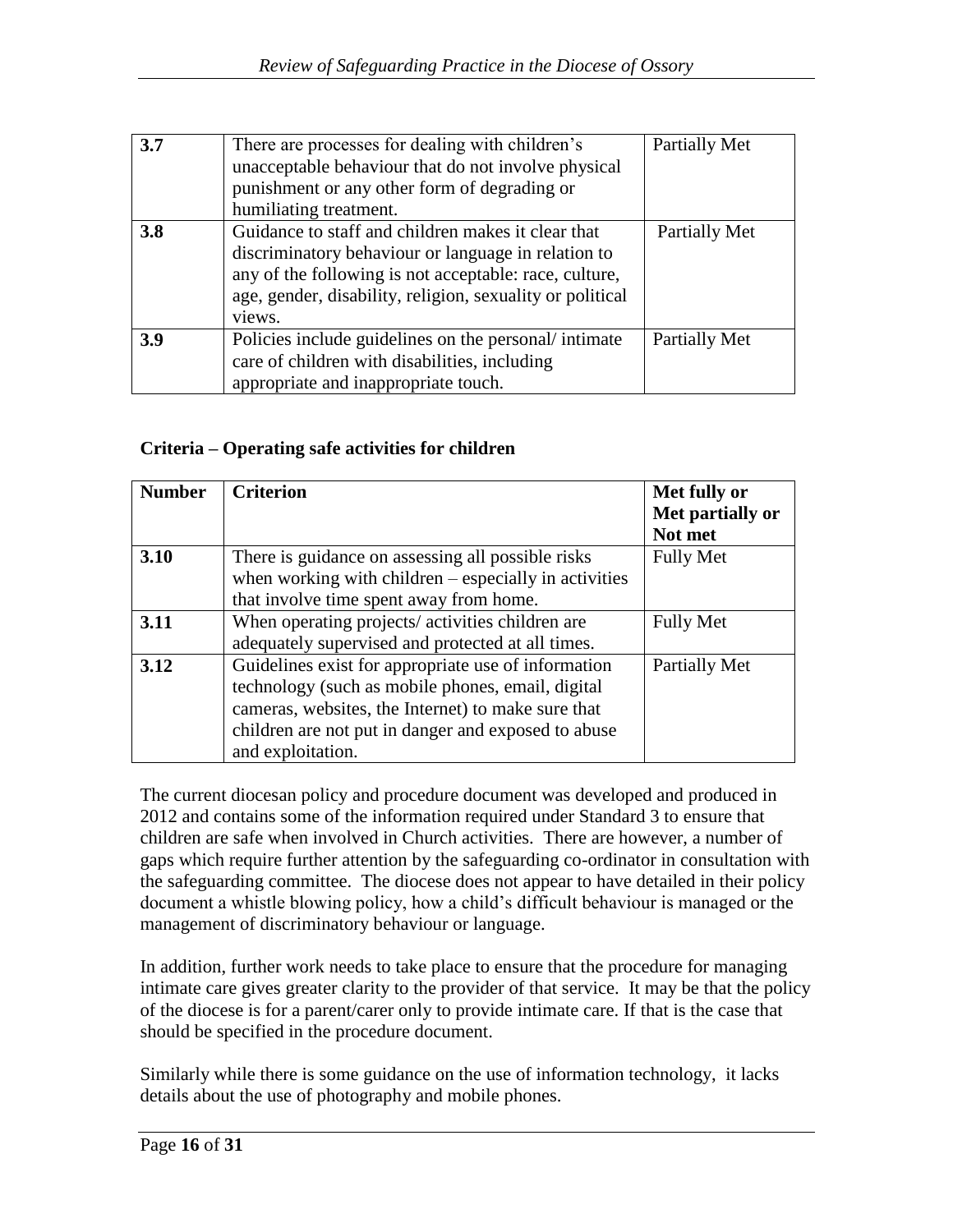### **Recommendation 7: The safeguarding co-ordinator must review all procedures within the diocese to ensure they have detail which sets out how each aspect of Standard 3 is met.**

The initial safeguarding co-ordinator, who was appointed in April 2008, was an employee of the Ossory youth service, had responsibility for garda vetting, ensuring recruitment processes were followed, training and support of parish representatives. The current safeguarding co-ordinator, who was appointed in 2012, took up post in a newly established diocesan safeguarding office and was provided with dedicated resources for safeguarding. She has taken on responsibility for all aspects of safeguarding including vetting and ensuring that all parishes have in place all policy and procedures for the creation of safe environments. The reviewers reviewed the vetting processes and are satisfied that these are all in order. Bishop Freeman, all priests, staff and volunteers in parishes have been Garda vetted. The reviewers were advised that over 60 priests and over 600 staff/volunteers have been vetted in the diocese.

In addition, the safeguarding co-ordinator is in a process of engaging with all priests and parishes to offer support and monitor the implementation of diocesan policy at local level. The reviewers believe that this oversight support and monitoring role is a good development and provides an opportunity for the diocese to refresh its policy and procedures as well as ensure compliance with the standards. In addition the role holder should meet Bishop Freeman on a regular basis to develop plans for the diocese in relation to all aspects of prevention and to ensure that the requirements of the diocesan policy are being adhered to at parish level.

The reviewers also met two safeguarding representatives whose responsibility it is to promote safeguarding at local level. The reviewers were advised by the safeguarding committee of earlier misunderstandings and some lack of clarity around the role of the safeguarding representative. While this is now clearer in the diocese, the reviewers believe that further clarity through regular support meetings with the representatives on a deanery basis would assist with a greater understanding of their role.

### **Recommendation 8: The safeguarding co-ordinator should continue to meet all safeguarding representatives and parish priests on a regular basis to provide them with a written role description for the safeguarding representative and offer support for their role as safeguarding representatives.**

The reviewers also met the safeguarding committee who have recently completed their work on devising the diocesan policy and procedures document. Recently new members have been appointed to the safeguarding committee. This could provide the committee with an opportunity to review their role and function. To assist with this task it would be appropriate for them to devise a constitution with terms of engagement, (NBSCCCI may be able to assist with this task) so that they have clarity of purpose and enable them to produce a work plan year on year.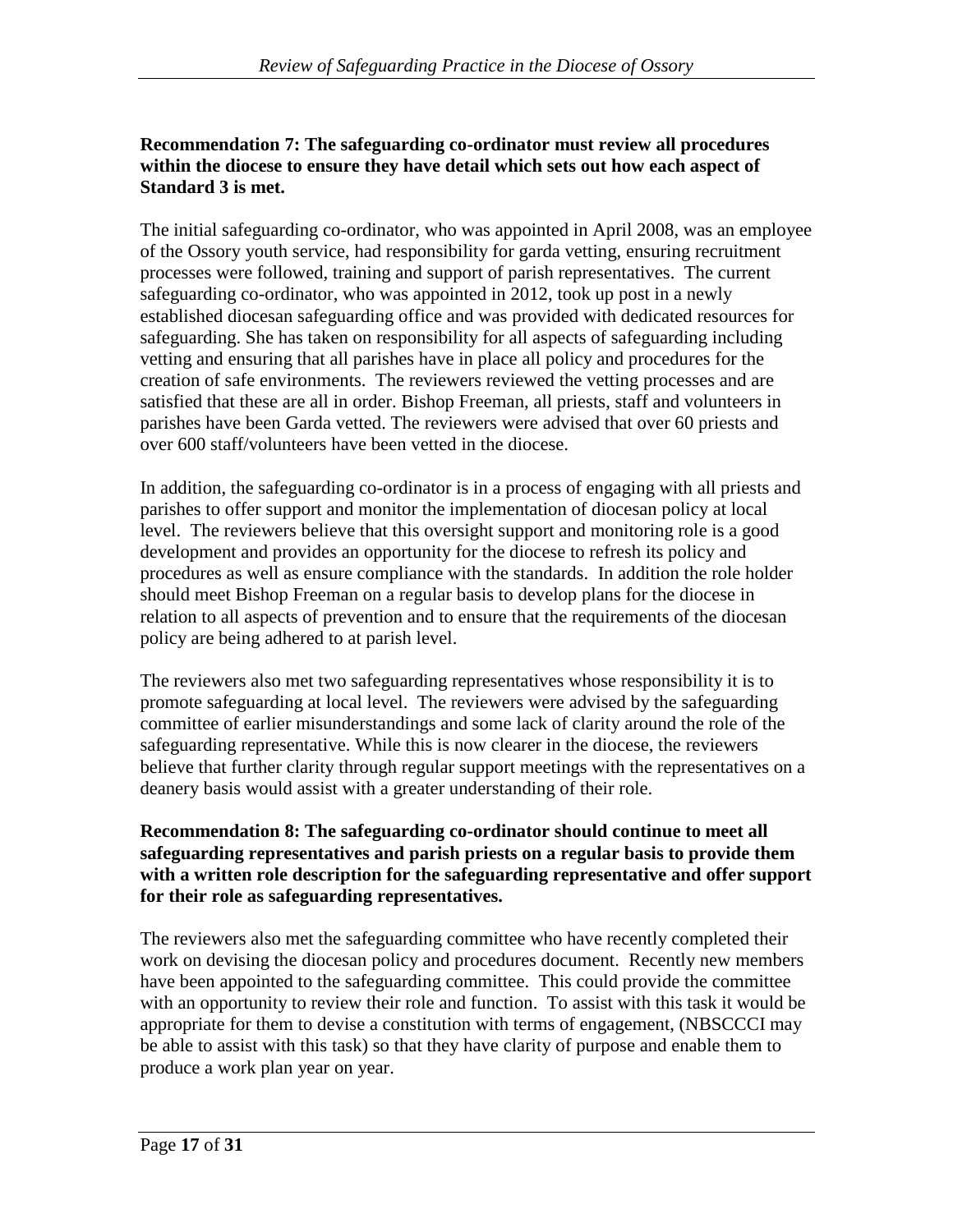### **Recommendation 9: The chair of the safeguarding committee should, alongside all committee members draft a committee constitution and annual work plan for presentation to Bishop Freeman.**

The reviewers acknowledge the significant contribution made by the committee and safeguarding representatives who volunteer willingly to support the work of safeguarding in Ossory diocese.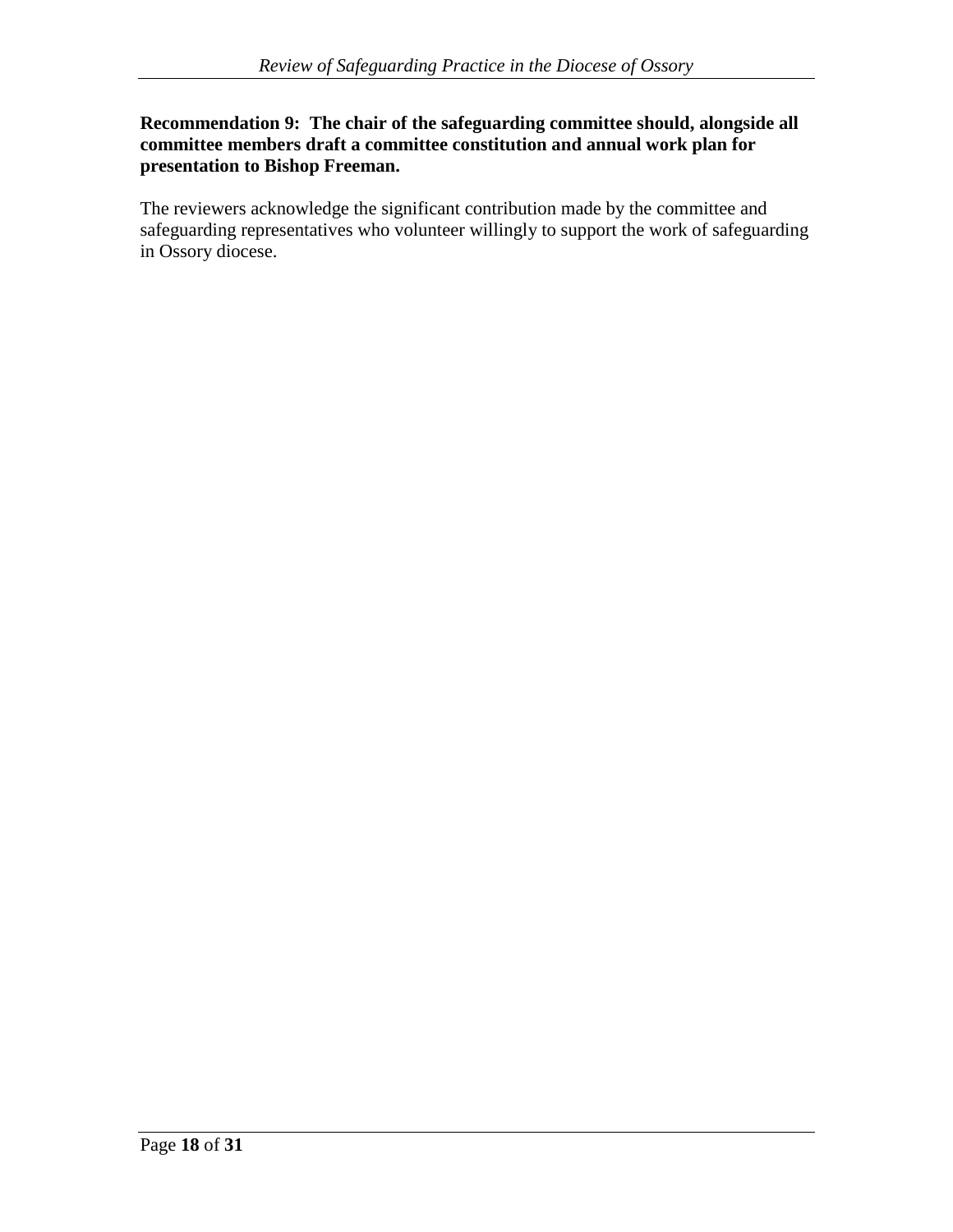### **Standard 4**

### *Training and Education*

*All Church personnel should be offered training in child protection to maintain high standards and good practice.*

### **Criteria**

| <b>Number</b> | <b>Criterion</b>                                         | Met fully or     |
|---------------|----------------------------------------------------------|------------------|
|               |                                                          | Met partially or |
|               |                                                          | Not met          |
| 4.1           | All Church personnel who work with children are          | <b>Fully Met</b> |
|               | inducted into the Church's policy and procedures on      |                  |
|               | child protection when they begin working within          |                  |
|               | Church organisations.                                    |                  |
| 4.2           | Identified Church personnel are provided with            | <b>Fully Met</b> |
|               | appropriate training for keeping children safe with      |                  |
|               | regular opportunities to update their skills and         |                  |
|               | knowledge.                                               |                  |
| 4.3           | Training is provided to those with additional            | <b>Fully Met</b> |
|               | responsibilities such as recruiting and selecting staff, |                  |
|               | dealing with complaints, disciplinary processes,         |                  |
|               | managing risk, acting as designated person.              |                  |
| 4.4           | Training programmes are approved by National             | <b>Fully Met</b> |
|               | Board for Safeguarding Children and updated in line      |                  |
|               | with current legislation, guidance and best practice.    |                  |

Ossory diocese has had two trainers since 2006 who work within the diocesan youth service. This mix brings a good blend of practice and experience of working with children alongside training and awareness raising in relation to safeguarding and child protection. The trainers clearly have expertise in working and communicating with children and young people. The trainers have delivered a number of training sessions to priests, lay staff and volunteers, previously under *Keeping Safe* and now as part of NBSCCCI's training programme. Both trainers are registered as NBSCCCI trainers. The manager of the trainers who is also a manager within the Ossory diocesan youth service also sits on the safeguarding committee and therefore has a good oversight knowledge of the diocese's needs in relation to training. While there is no direct training with children and young people, the trainer and manager interviewed as part of the NBSCCCI review, discussed how an increasing awareness amongst children of their rights to protection, as taught in schools, filters across positively to Church related youth activities.

In addition to the standard training programme delivered by the diocesan trainers, the safeguarding co-ordinator has adapted the training and information session for local delivery at deanery level. The current safeguarding co-ordinator has been in post since February 2012 and alongside her other roles, which facilitate the creation and maintenance of safe environments, she engages locally with priests and deanery representatives to ensure an increase in knowledge and awareness of child abuse and how to report a concern. The introduction of a central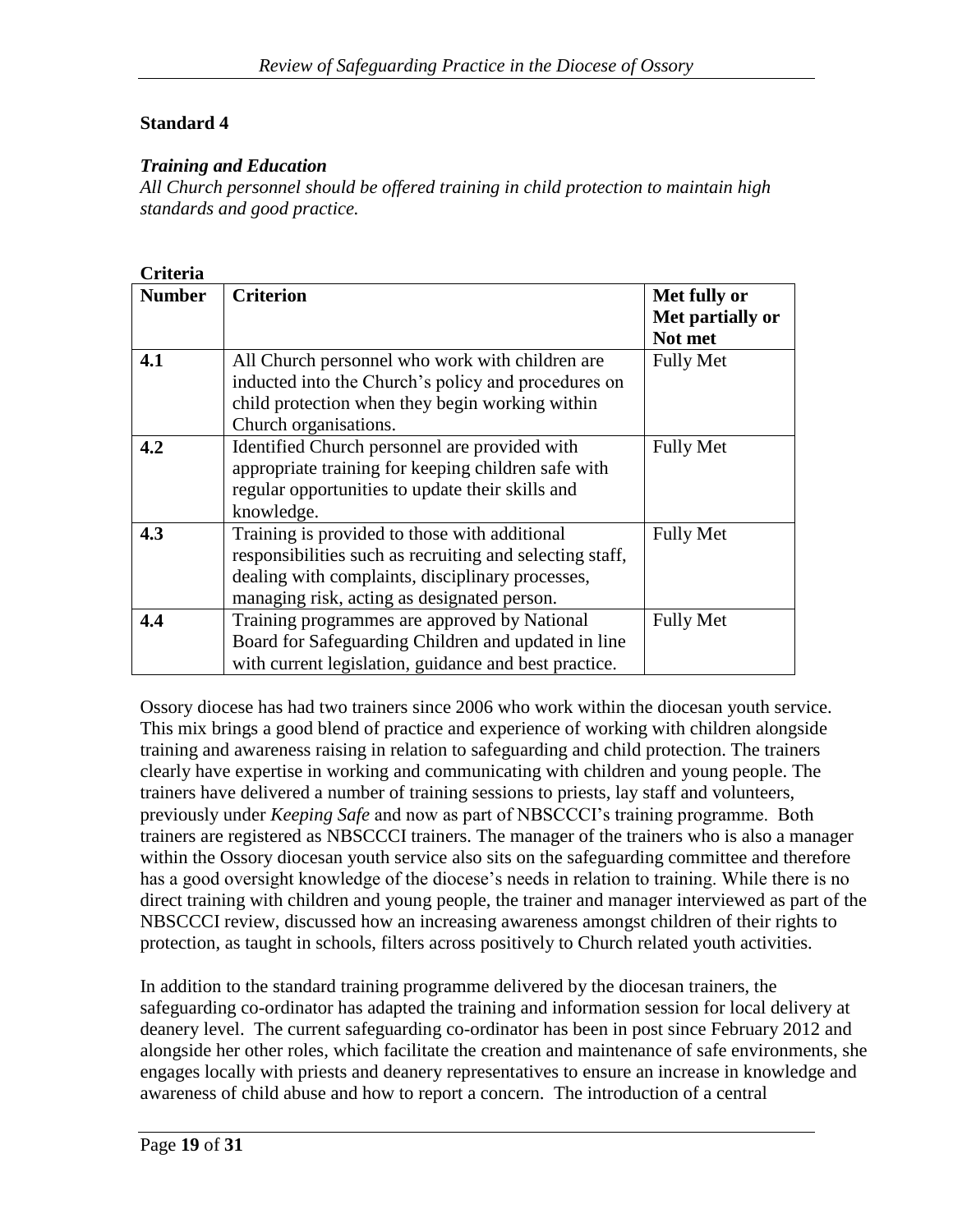safeguarding office is a welcome initiative in the diocese and the current co-ordinator has initiated a number of commendable steps to strengthen safeguarding at parish level. These include attending parish meetings to support the priests and lay faithful involved in safeguarding work. The co-ordinator and trainers discussed some of the anxieties held at parish level by safeguarding representatives who had misunderstandings that their roles were to manage allegations on behalf of the parish and diocese. In addition the co-ordinator spoke of her perception of some priests who feel quite weary following the child abuse scandals within the church. Her job has been to work positively to build up a very significant collaboration with priests and that of the lay faithful so that children taking part in church activities are safe and free from harm. While the work of the co-ordinator is evolving, her appointment already has brought improvements to the processes, including training within the Diocese of Ossory.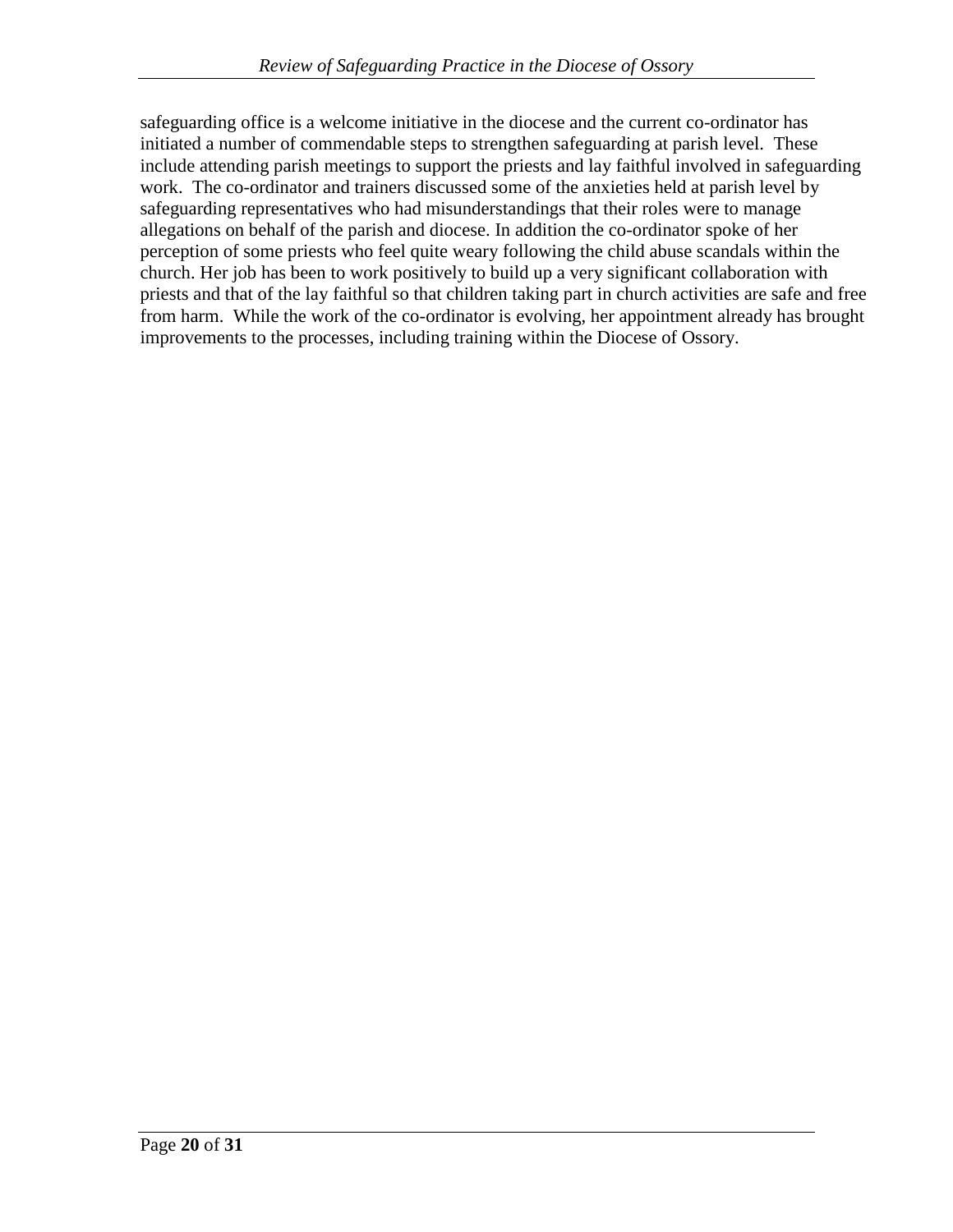# **Standard 5**

#### *Communicating the Church's Safeguarding Message*

*This standard requires that the Church's safeguarding policies and procedures be successfully communicated to Church personnel and parishioners (including children). This can be achieved through the prominent display of the Church policy, making children aware of their right to speak out and knowing who to speak to, having the Designated Person's contact details clearly visible, ensuring Church personnel have access to contact details for child protection services, having good working relationships with statutory child protection agencies and developing a communication plan which reflects the Church's commitment to transparency.*

| Criteria      |                                                                                                                                                                                                                                              |                                             |
|---------------|----------------------------------------------------------------------------------------------------------------------------------------------------------------------------------------------------------------------------------------------|---------------------------------------------|
| <b>Number</b> | <b>Criterion</b>                                                                                                                                                                                                                             | Met fully or<br>Met partially or<br>Not met |
| 5.1           | The child protection policy is openly displayed and<br>available to everyone.                                                                                                                                                                | <b>Fully Met</b>                            |
| 5.2           | Children are made aware of their right to be safe<br>from abuse and who to speak to if they have<br>concerns.                                                                                                                                | Partially Met                               |
| 5.3           | Everyone in Church organisations knows who the<br>designated person is and how to contact them.                                                                                                                                              | <b>Fully Met</b>                            |
| 5.4           | Church personnel are provided with contact details of<br>local child protection services, such as Health and<br>Social Care Trusts / Health Service Executive, PSNI,<br>An Garda Síochána, telephone helplines and the<br>designated person. | <b>Fully Met</b>                            |
| 5.5           | Church organisations establish links with statutory<br>child protection agencies to develop good working<br>relationships in order to keep children safe.                                                                                    | <b>Fully Met</b>                            |
| 5.6           | Church organisations at diocesan and religious order<br>level have an established communications policy<br>which reflects a commitment to transparency and<br>openness.                                                                      | Not Met                                     |

The current (2012) safeguarding policy and procedures and posters are all available in parishes and on display in all church property. Children are made aware of their right to be safe through school related programmes; as yet the diocese has not developed any child friendly leaflets or literature specific to children.

The website contains information on the policy and procedures and on all appropriate forms required as part of the procedures. In preparation for the review by NBSCCCI, Bishop Freeman posted a notice on his website advising of the forthcoming review and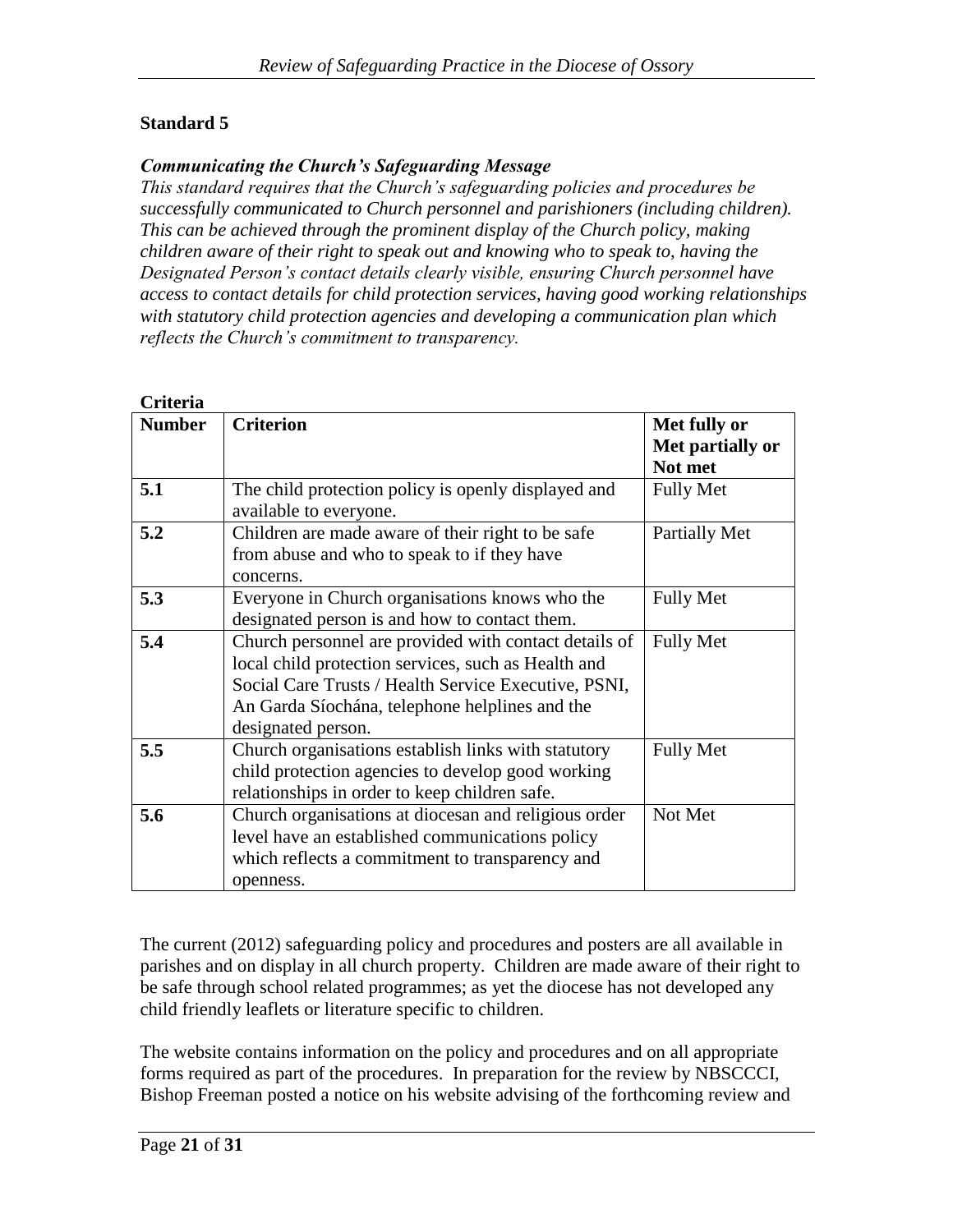inviting anyone who had an allegation or concern to come forward. To date there have not been any new allegations as a consequence of this notice.

In discussion with the safeguarding co-ordinator there was recognition of the need to develop a communications plan for the diocese so that information is widely available on how the diocese seeks to safeguard children.

**Recommendation 10: The safeguarding co-ordinator, in consultation with Bishop Freeman and the safeguarding committee should develop a communications plan stating how safeguarding will be promoted throughout the diocese. Consideration should be given to having a safeguarding newsletter, identifying one Sunday in the year to highlight the importance of Safeguarding in the Church, and by issuing regular pastoral letters.**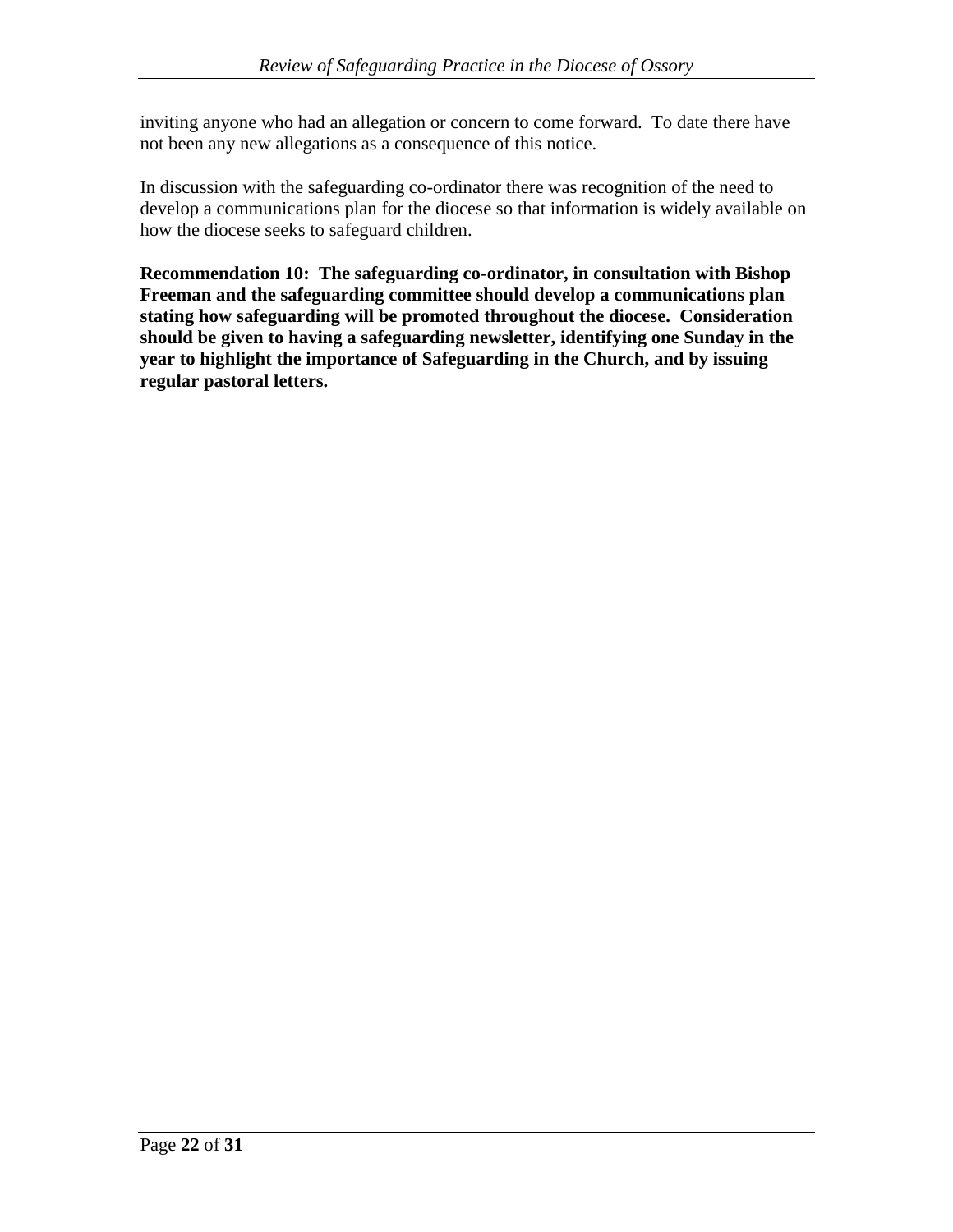# **Standard 6**

#### *Access to Advice and Support*

*Those who have suffered child abuse should receive a compassionate and just response and should be offered appropriate pastoral care to rebuild their lives.*

*Those who have harmed others should be helped to face up to the reality of abuse, as well as being assisted in healing.*

#### **Criteria**

| <b>Number</b> | <b>Criterion</b>                                     | Met fully or     |
|---------------|------------------------------------------------------|------------------|
|               |                                                      | Met partially or |
|               |                                                      | Not met          |
| 6.1           | Church personnel with special responsibilities for   | <b>Fully Met</b> |
|               | keeping children safe have access to specialist      |                  |
|               | advice, support and information on child protection. |                  |
| 6.2           | Contacts are established at a national and/ or local | <b>Fully Met</b> |
|               | level with the relevant child protection/welfare     |                  |
|               | agencies and helplines that can provide information, |                  |
|               | support and assistance to children and Church        |                  |
|               | personnel.                                           |                  |
| 6.3           | There is guidance on how to respond to and support a | <b>Fully Met</b> |
|               | child who is suspected to have been abused whether   |                  |
|               | that abuse is by someone within the Church or in the |                  |
|               | community, including family members or peers.        |                  |
| 6.4           | Information is provided to those who have            | <b>Fully Met</b> |
|               | experienced abuse on how to seek support.            |                  |
| 6.5           | Appropriate support is provided to those who have    | Partially Met    |
|               | perpetrated abuse to help them to face up to the     |                  |
|               | reality of abuse as well as to promote healing in a  |                  |
|               | manner which does not compromise children's          |                  |
|               | safety.                                              |                  |

The diocesan policy and procedures document could be developed further in relation to how the diocese delivers on Standard 6. In practice, there is an appointed support person, who is offered to complainants and priests are offered priest advisers. Given the few allegations that have occurred since Bishop Freeman was ordained bishop, it is not surprising that these support and advisory roles are not well developed. The support person for complainants offered her continuing support to Bishop Freeman in relation to any future complainants. However she stated that there needs to be a better structure and training for anyone who takes on this role across the Church.

The reviewers also interviewed the priest support person, who reported in a coherent way how challenging a role it is for a priest to support a fellow priest who has been accused of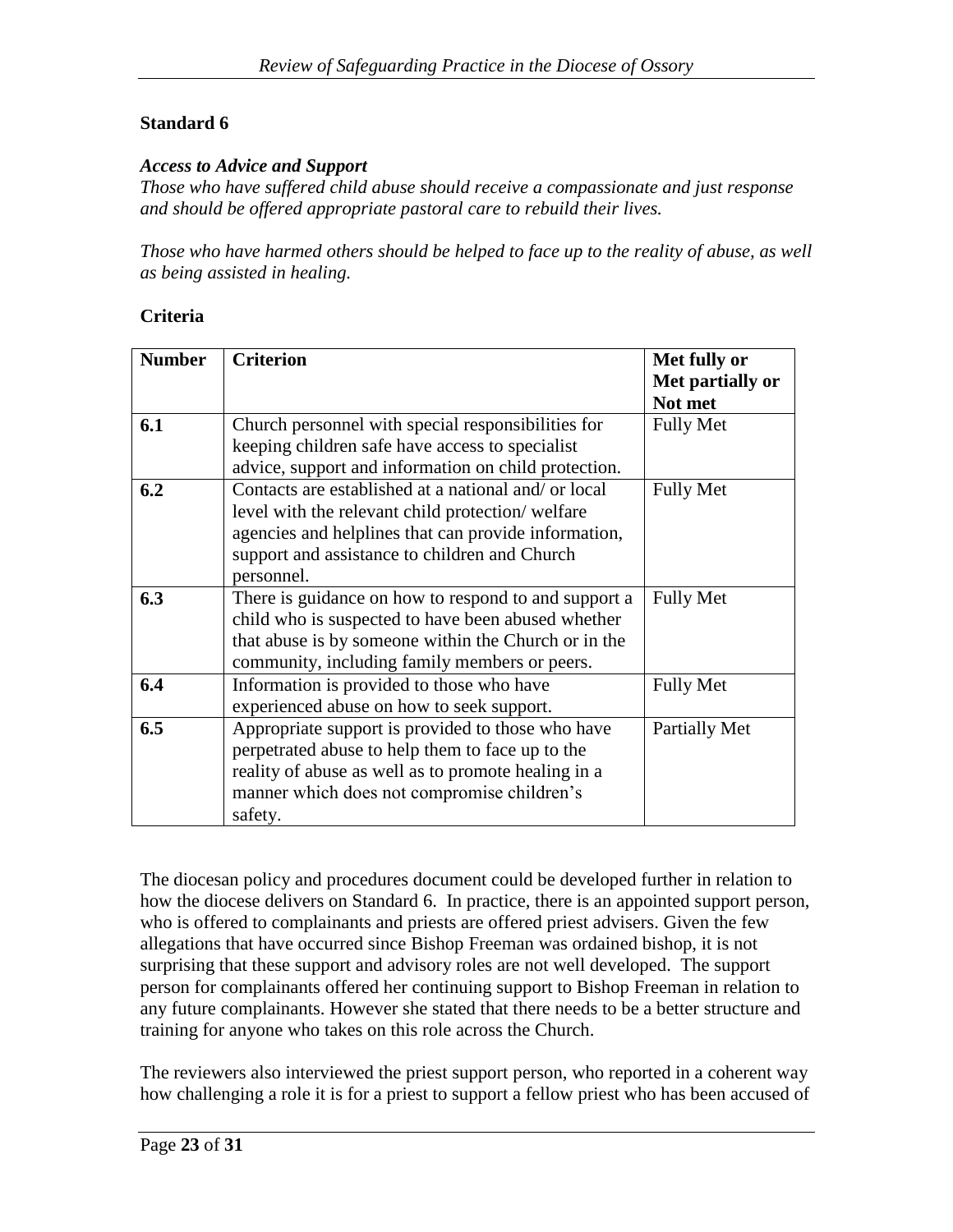child abuse. Nevertheless he took on the role and recounted that for a period of 6/7 months he was intensively involved in supporting an accused priest. This priest adviser voiced the need for greater clarity around the role and referred the role to that as "anam cara" rather than someone who reports to the bishop. The reviewers agree that the adviser does not have any role in monitoring or reporting to the bishop and that these responsibilities should be specified in the precept outlining the restrictions on ministry and allocated to the designated person who has responsibilities around case management.

**Recommendation 11: Bishop Freeman in consultation with his designated persons should clarify role descriptions for those involved in the management of allegations and the subsequent safety plans.**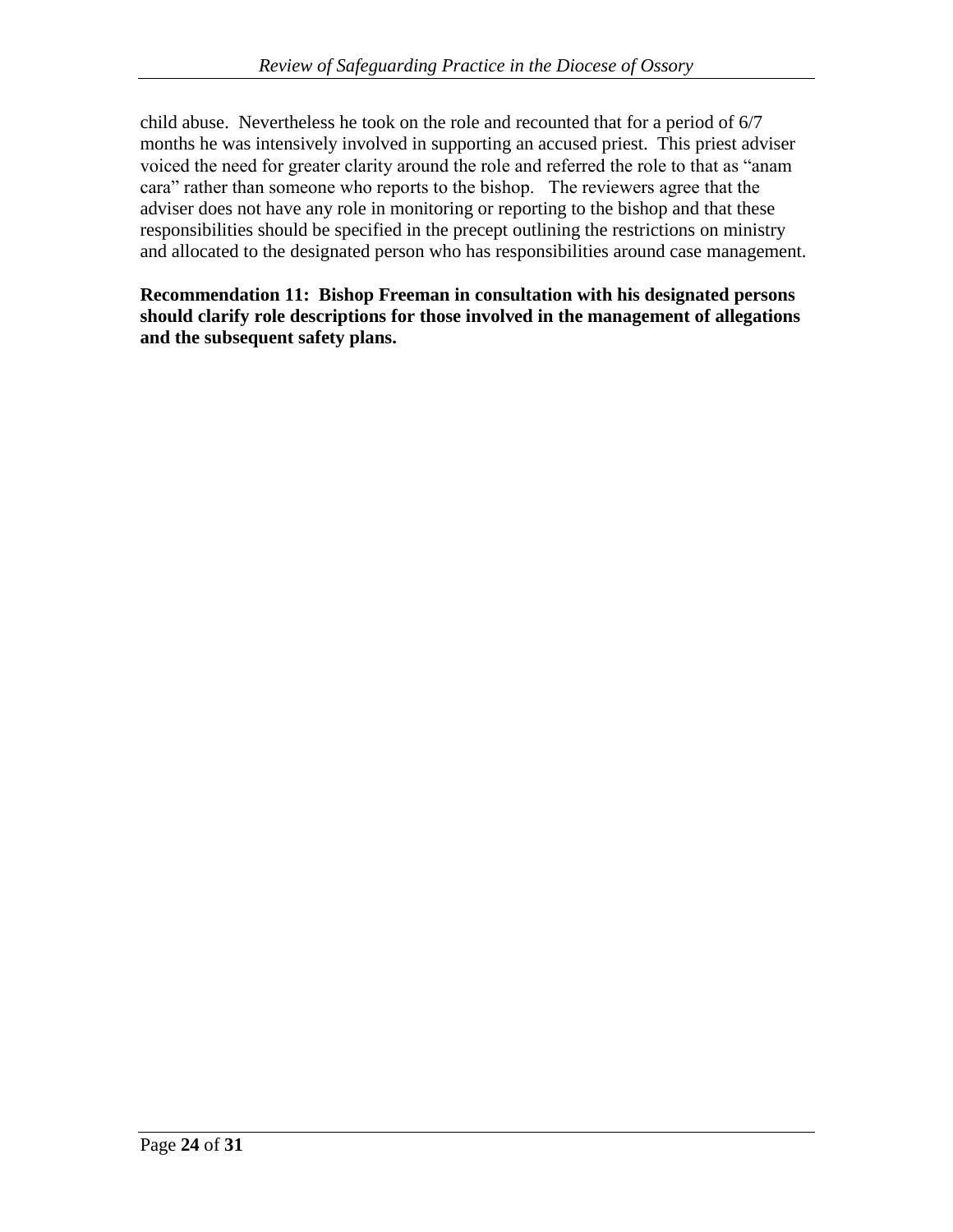# **Standard 7**

#### *Implementing and Monitoring Standards*

*Standard 7 outlines the need to develop a plan of action, which monitors the effectiveness of the steps being taken to keep children safe. This is achieved through making a written plan, having the human and financial resources available, monitoring compliance and ensuring all allegations and suspicions are recorded and stored securely.*

| Criteria      |                                                                                                                                                                               |                                             |
|---------------|-------------------------------------------------------------------------------------------------------------------------------------------------------------------------------|---------------------------------------------|
| <b>Number</b> | <b>Criterion</b>                                                                                                                                                              | Met fully or<br>Met partially or<br>Not met |
| 7.1           | There is a written plan showing what steps will be<br>taken to keep children safe, who is responsible for<br>implementing these measures and when these will be<br>completed. | Not Met                                     |
| 7.2           | The human or financial resources necessary for<br>implementing the plan are made available.                                                                                   | <b>Fully Met</b>                            |
| 7.3           | Arrangements are in place to monitor compliance<br>with child protection policies and procedures.                                                                             | <b>Fully Met</b>                            |
| 7.4           | Processes are in place to ask parishioners (children<br>and parents/ carers) about their views on policies and<br>practices for keeping children safe.                        | Partially Met                               |
| 7.5           | All incidents, allegations/suspicions of abuse are<br>recorded and stored securely.                                                                                           | <b>Fully Met</b>                            |

As with the other safeguarding standards there is work required in the written policy documents and in practice to ensure that all aspects of Standard 7 are met.

It is clear that there is considerable activity taking place in relation to safeguarding, but this is not written down in terms of a coherent plan which can be reviewed and modified. The reviewers have been assured that all the required resources will be available to implement the plan.

The safeguarding co-ordinator has completed an annual audit of parishes and is in the process of meeting priests and safeguarding personnel to review the findings and support action plans where gaps have been identified. It would be in the interests of good safeguarding practice if the bishop, the designated person and the safeguarding coordinator met frequently to draft a safeguarding plan for the diocese with timeframes and identification of personnel to carry out actions as required in relation to all seven standards. This plan should include the requirement for an annual report on the state of safeguarding for Bishop Freeman as assessed through the parish audits, as well as a review of the effectiveness of work of safeguarding representatives, training and any communication plans.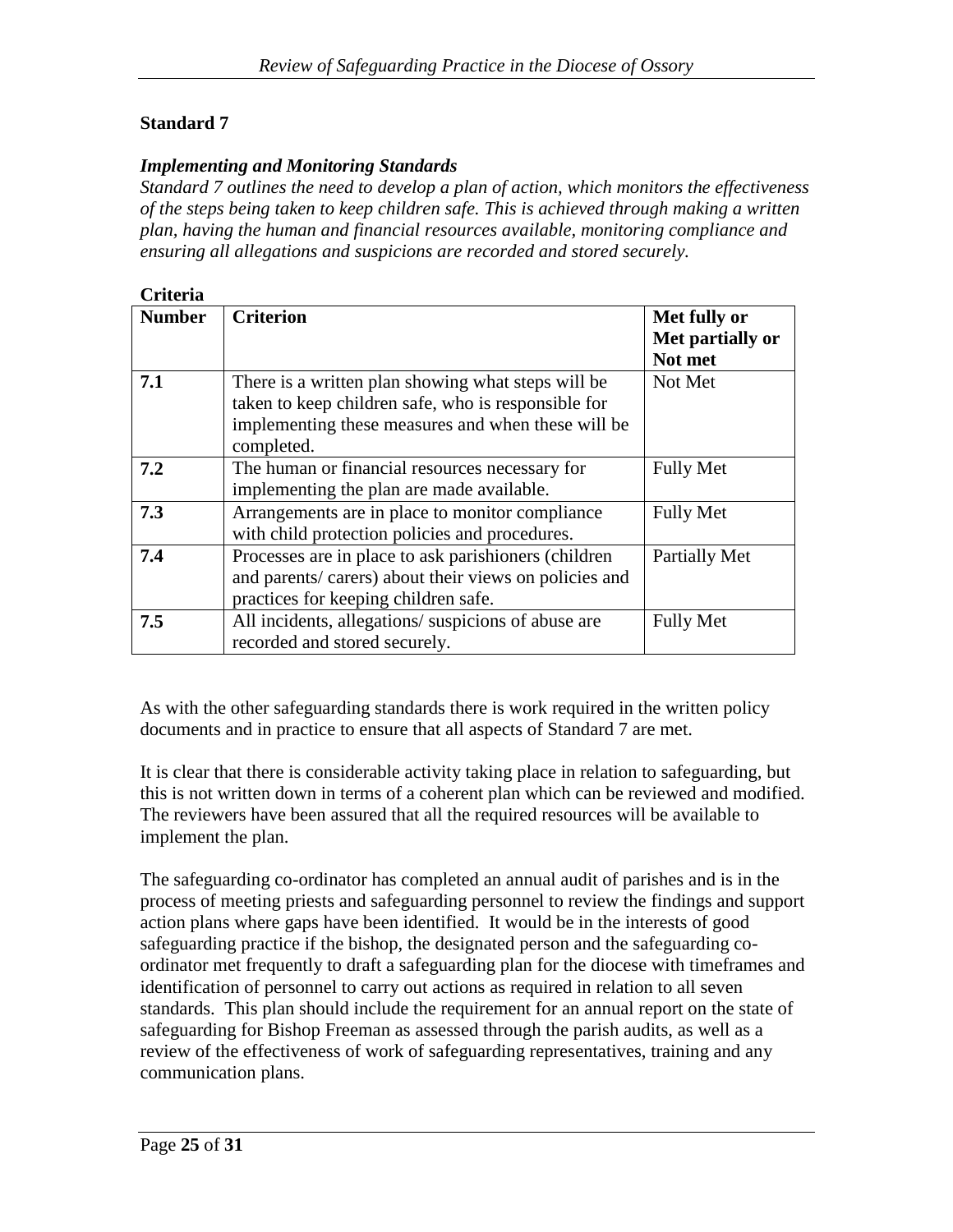**Recommendation 12: Bishop Freeman should establish a diocesan safeguarding strategic group comprising himself, his designated people, the safeguarding coordinator and others as required to develop a three year safeguarding plan and an annual review of safeguarding in the Diocese of Ossory.**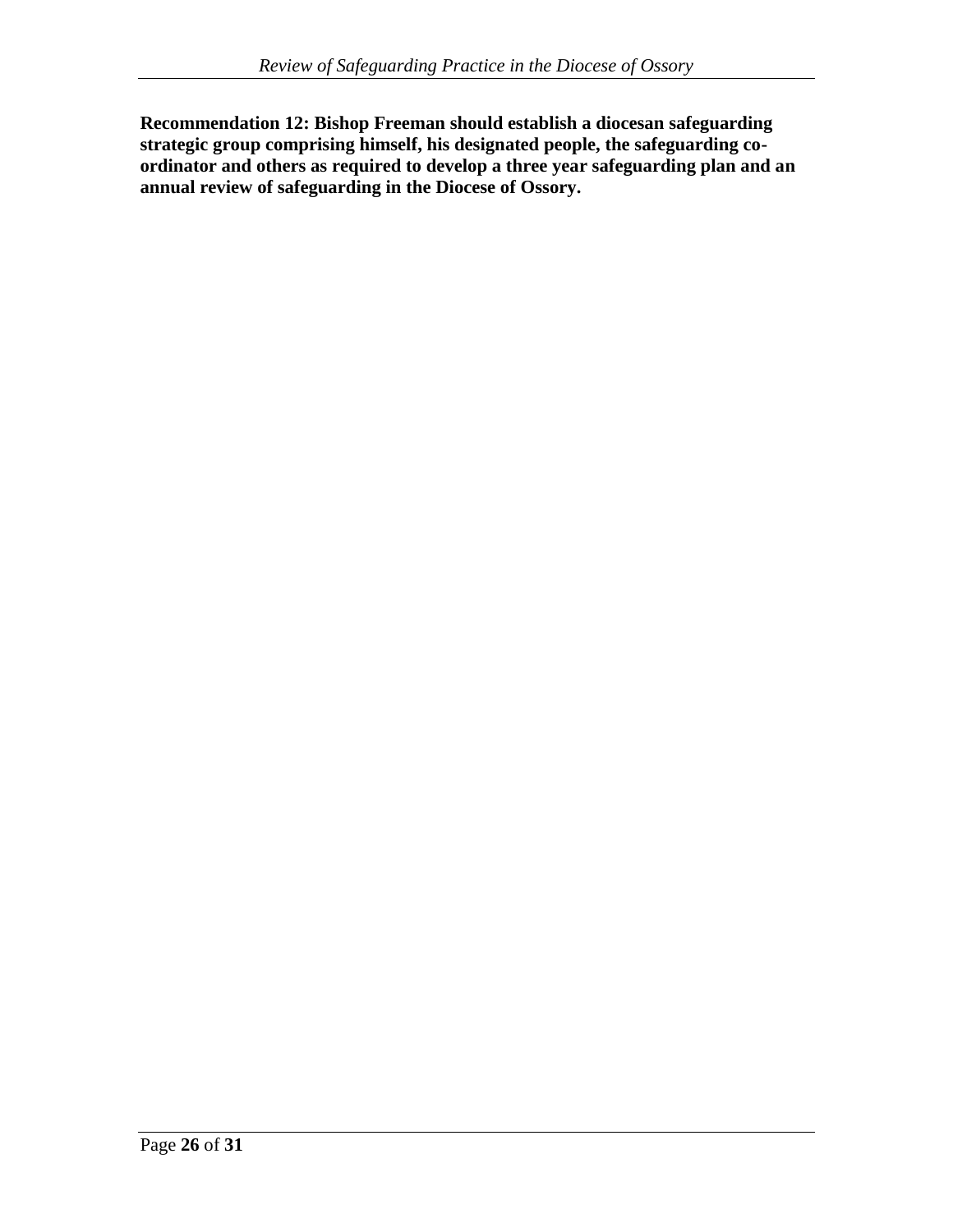#### **Recommendations**

#### **Recommendation 1:**

**The safeguarding committee should consider in their next revision of diocesan policy and procedures, a template which follows the seven safeguarding standards and which sets out how the diocese manages those who pose a risk to children.**

#### **Recommendation 2:**

**Bishop Freeman must ensure that old case management files are reorganised using a chronological system. The practice of using the NBSCCCI case file template should continue for all new cases.**

#### **Recommendation 3:**

**Bishop Freeman, having reviewed the case referred by the reviewers must now ensure that the recommendations of the National Case Management Reference Group (NCMRG) have been followed.** 

#### **Recommendation 4:**

**Prior to issuing celebrets and/or letters of good standing for priests from the diocese, but not ministering in the diocese, Bishop Freeman should read all relevant records and make appropriate enquiries from the Church authority of where the priest is ministering to ensure that there are no matters of concern relating to priests of his diocese.** 

#### **Recommendation 5:**

**As part of restructuring of old files into chronological order, Bishop Freeman should ask his designated person to detail all information relating to named victims and ensure that all these details are passed to the civil authorities for their investigations.**

#### **Recommendation 6:**

**Bishop Freeman should consider appointing a part-time lay person to the role of designated person and case manager to ensure there is no conflict of interest and to deal with cases from start to finish.**

#### **Recommendation 7:**

**The safeguarding co-ordinator must review all procedures within the diocese to ensure they have detail which sets out how each aspect of Standard 3 is met.**

#### **Recommendation 8:**

**The safeguarding co-ordinator should continue to meet all safeguarding representatives and parish priests on a regular basis to provide them with a written role description for the safeguarding representative and offer support for their role as safeguarding representatives.**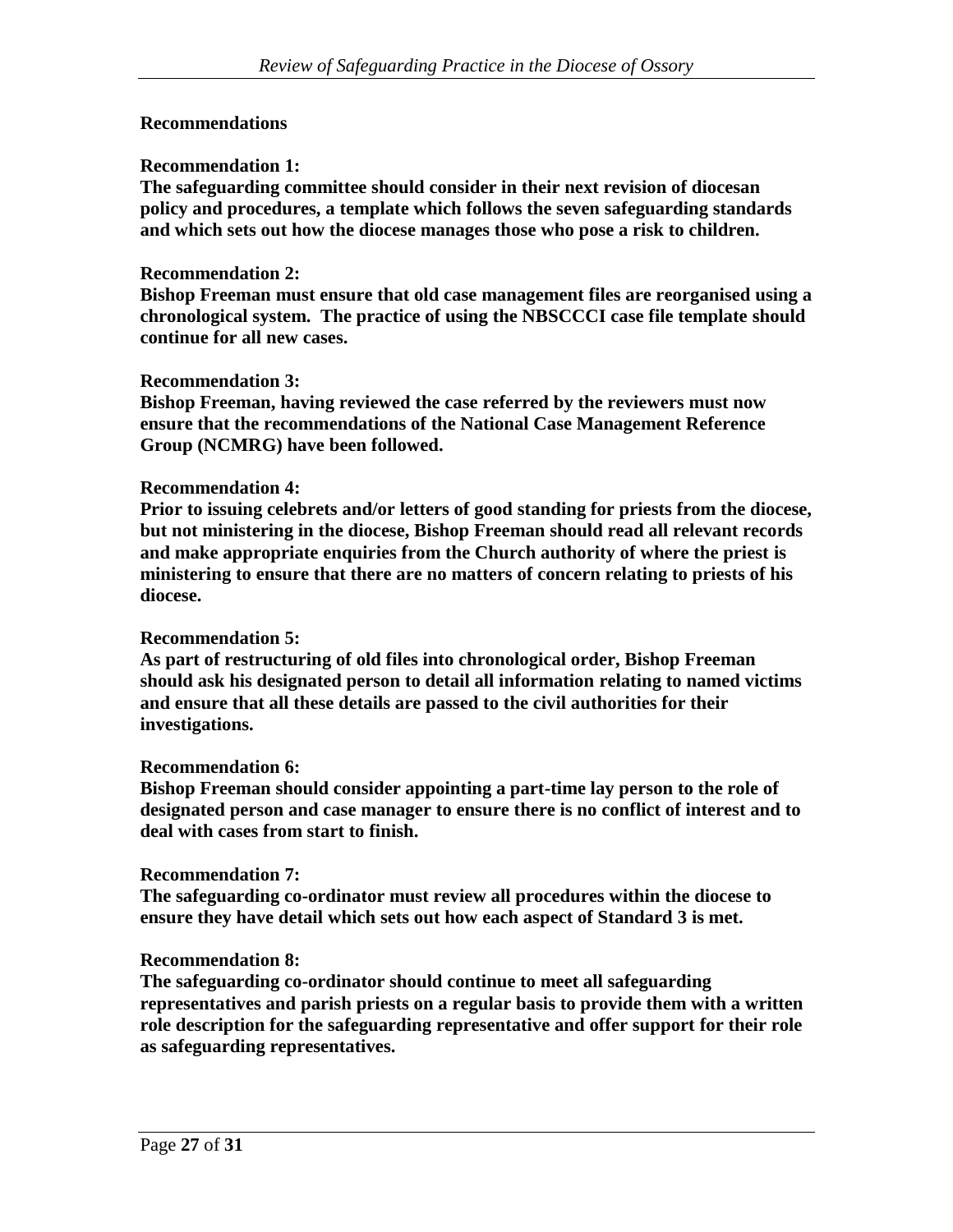#### **Recommendation 9:**

**The chair of the safeguarding committee should, alongside all committee members draft a committee constitution and annual work plan for presentation to Bishop Freeman.**

#### **Recommendation 10:**

**The safeguarding co-ordinator, in consultation with Bishop Freeman and the safeguarding committee should develop a communications plan stating how safeguarding will be promoted throughout the diocese. Consideration should be given to having a safeguarding newsletter, identifying one Sunday in the year to highlight the importance of Safeguarding in the Church, and by issuing regular pastoral letters.**

#### **Recommendation 11:**

**Bishop Freeman in consultation with his designated persons should clarify role descriptions for those involved in the management of allegations and the subsequent safety plans.**

#### **Recommendation 12:**

**Bishop Freeman should establish a diocesan safeguarding strategic group comprising himself, his designated people, the safeguarding co-ordinator and others as required to develop a three year safeguarding plan and an annual review of safeguarding in the Diocese of Ossory.**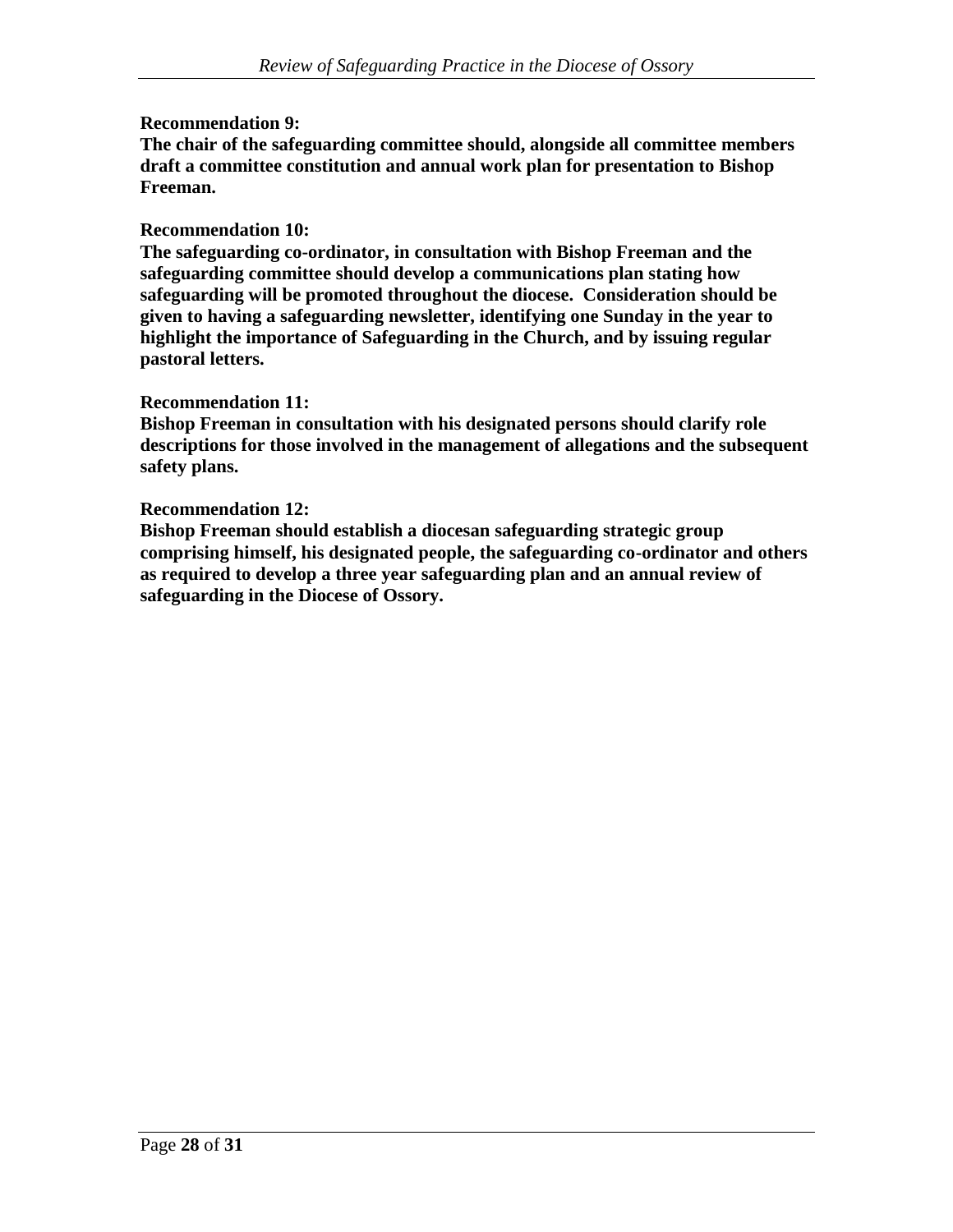### **Review of Safeguarding in the Catholic Church in Ireland**

#### **Terms of Reference**

(which should be read in conjunction with the accompanying Notes)

1. To ascertain the full extent of all complaints or allegations, knowledge, suspicions or concerns of child sexual abuse, made to the diocese by individuals or by the Civil Authorities in the period  $1<sup>st</sup>$  January 1975 to the time of the review, against Catholic clergy and/or religious still living and who are ministering/or who once ministered under the aegis of the diocese and examine/review and report on the nature of the response on the part of the diocese.

2. If deemed relevant, select a random sample of complaints or allegations, knowledge, suspicions or concerns of child sexual abuse, made to the Diocese by individuals or by the Civil Authorities in the period  $1<sup>st</sup>$  January 1975 to the time of the review, against Catholic clergy and/or religious now deceased and who ministered under the aegis of the diocese and examine/review and report on the nature of the response on the part of the diocese.

- 3. To ascertain all of the cases during the relevant period in which the diocese:
	- knew of child sexual abuse involving Catholic clergy and/or religious still living  $\bullet$ and including those clergy and/or religious visiting, studying and/or retired;
	- had strong and clear suspicion of child sexual abuse; or
	- had reasonable concern;  $\bullet$

and examine/review and report on the nature of the response on the part of the diocese.

- 4. To consider and report on the following matters:
	- Child safeguarding policies and guidance materials currently in use in the diocese and an evaluation of their application;
	- Communication by the diocese with the civil authorities;
	- Current risks and their management.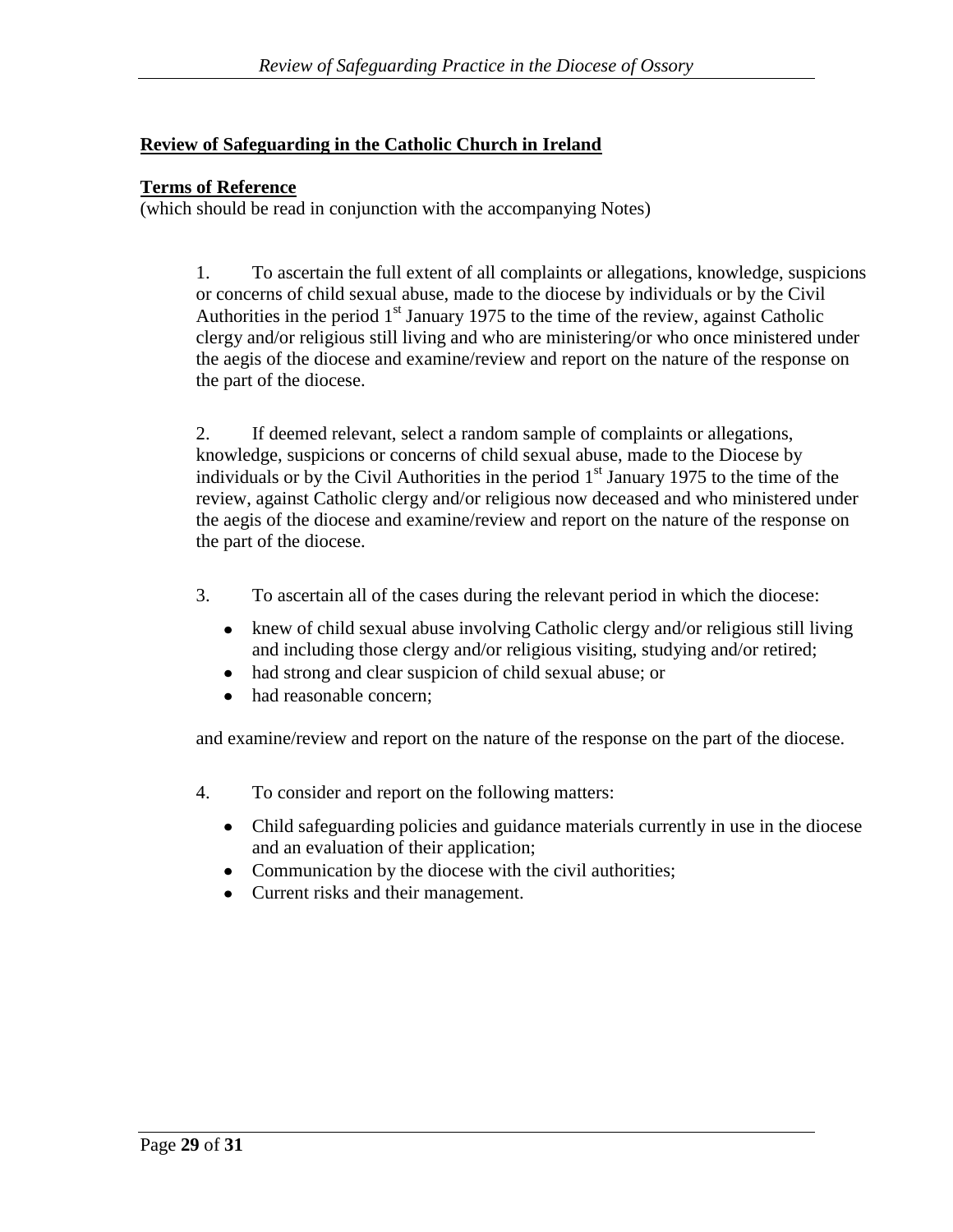# **Accompanying Notes**

# *Note 1* **Definition of Child Sexual Abuse:**

The definition of child sexual abuse is in accordance with the definition adopted by the Ferns Report (and the Commission of Investigation Report into the Catholic Archdiocese of Dublin). The following is the relevant extract from the Ferns Report:

"While definitions of child sexual abuse vary according to context, probably the most useful definition and broadest for the purposes of this report was that which was adopted by the Law Reform Commission in  $1990<sup>1</sup>$  and later developed in Children First, National Guidelines for the Protection and Welfare of Children (Department of Health and Children, 1999) which state that 'child sexual abuse occurs when a child is used by another person for his or her gratification or sexual arousal or that of others'. Examples of child sexual abuse include the following:

- exposure of the sexual organs or any sexual act intentionally performed in the presence of a child;
- intentional touching or molesting of the body of a child whether by person or object for the purpose of sexual arousal or gratification;
- masturbation in the presence of the child or the involvement of the child in  $\bullet$ an act of masturbation;
- sexual intercourse with the child whether oral, vaginal or anal;
- sexual exploitation of a child which includes inciting, encouraging, propositioning, requiring or permitting a child to solicit for, or to engage in prostitution or other sexual acts. Sexual exploitation also occurs when a child is involved in exhibition, modelling or posing for the purpose of sexual arousal, gratification or sexual act, including its recording (on film, video tape, or other media) or the manipulation for those purposes of the image by computer or other means. It may also include showing sexually explicit material to children which is often a feature of the 'grooming' process by perpetrators of abuse".

#### *Note 2* **Definition of Allegation:**

The term allegation is defined as an accusation or complaint where there are reasonable grounds for concern that a child may have been, or is being sexually abused, or is at risk of sexual abuse, including retrospective disclosure by adults. It includes allegations that did not necessarily result in a criminal or canonical investigation, or a civil action, and allegations that are unsubstantiated but which are plausible. (NB: Erroneous information does not necessarily make an allegation implausible, for example, a priest arrived in a parish in the Diocese a year after the alleged abuse, but other information supplied appears credible and the alleged victim may have mistaken the date).

 $\overline{a}$ <sup>1</sup> This definition was originally proposed by the Western Australia Task Force on Child Sexual Abuse, 1987 and is adopted by the Law Reform Commission (1990) *Report on Child Sexual Abuse*, p. 8.